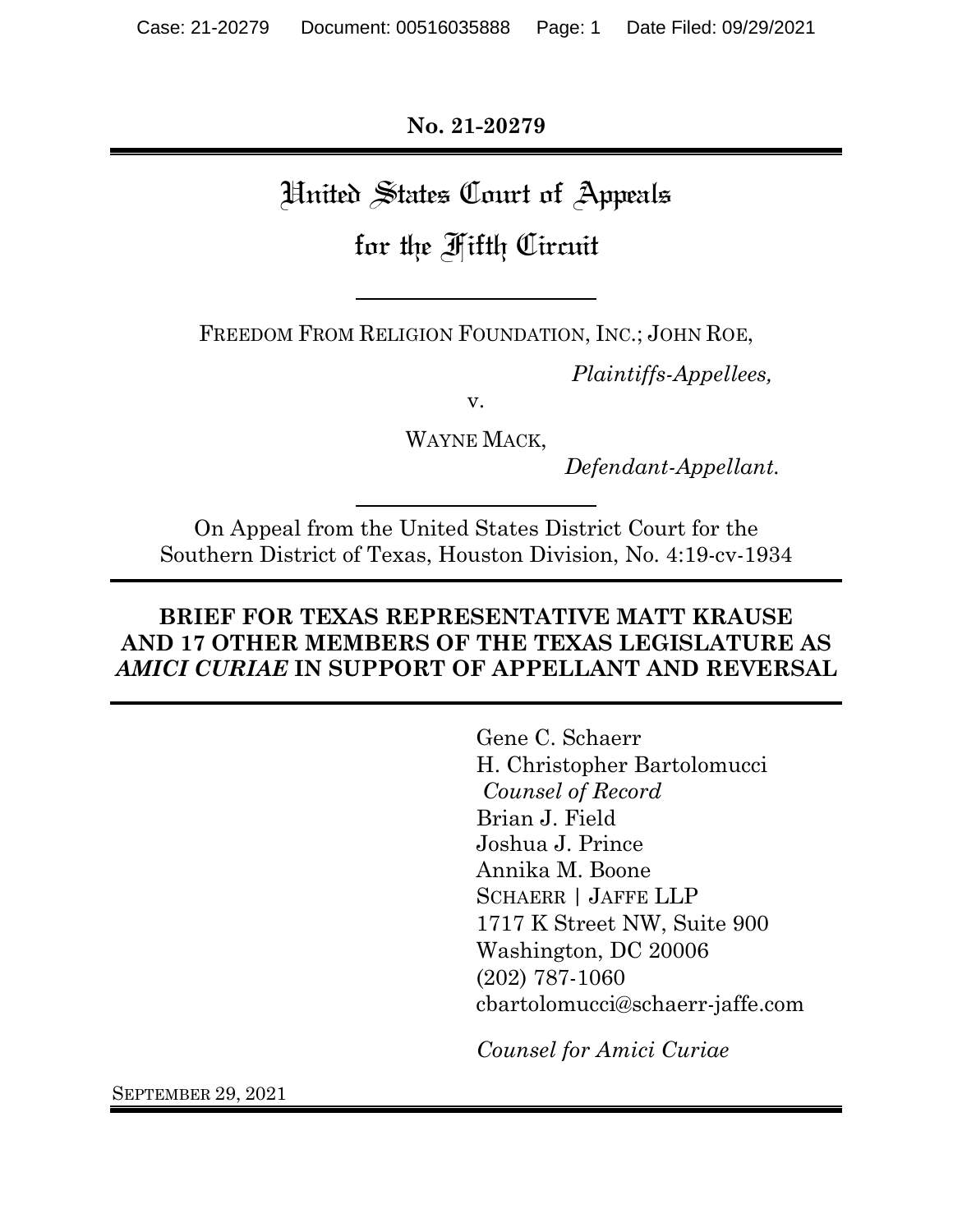#### **SUPPLEMENTAL STATEMENT OF INTERESTED PERSONS**

No. 21-20297

*Freedom From Religion Foundation, Inc.; John Roe v. Wayne Mack*

Pursuant to 5th Cir. R. 29.2, the undersigned counsel of record hereby certifies that, in addition to the persons and entities listed in the Appellant's Certificate of Interested Persons, the following listed persons and entities as described in the fourth sentence of Rule 28.2.1 have an interest in the outcome of this case. These representations are made in order that the judges of this court may evaluate possible disqualification or recusal.

*Amici Curiae* Members of the Texas House of Representatives:

Rep. Matt Krause Rep. DeWayne Burns Rep. Dustin Burrows Rep. Briscoe Cain Rep. Jeff Cason Rep. David Cook Rep. James Frank Rep. Phil King Rep. Jeff Leach

Rep. Mayes Middleton Rep. Scott Sanford Rep. Matt Schaefer Rep. Matt Shaheen Rep. Bryan Slaton Rep. Valoree Swanson Rep. Steve Toth Rep. Cody Vasut Rep. James White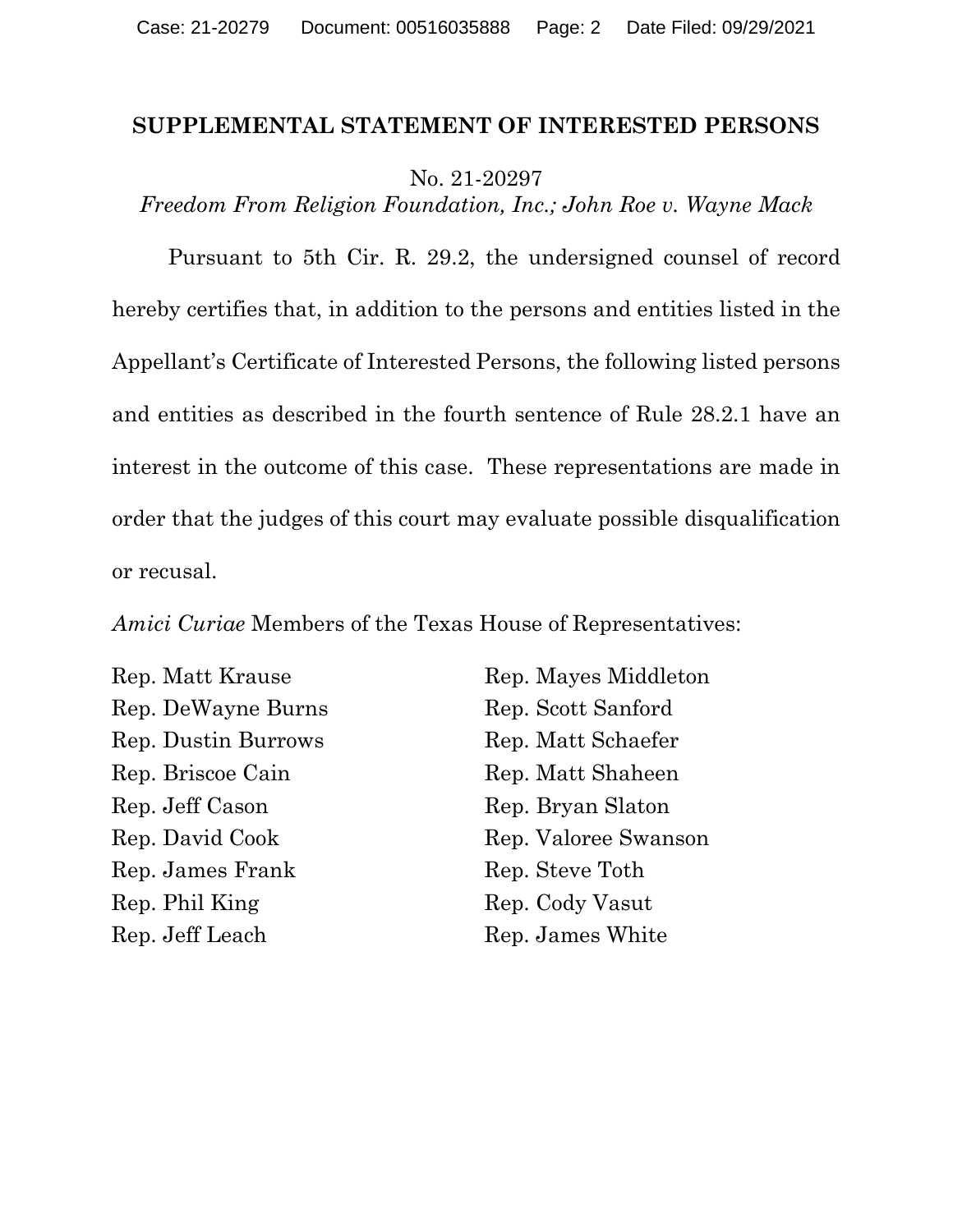Counsel for *Amici Curiae*:

Gene C. Schaerr, Esq. H. Christopher Bartolomucci, Esq. Brian J. Field, Esq. Joshua J. Prince, Esq. Annika M. Boone, Esq. Schaerr | Jaffe LLP

Other Interested Persons:

Ruan J. Meintjes, law student, SMU Dedman School of Law

*/s/ H. Christopher Bartolomucci* H. Christopher Bartolomucci

*Counsel of Record for Amici Curiae*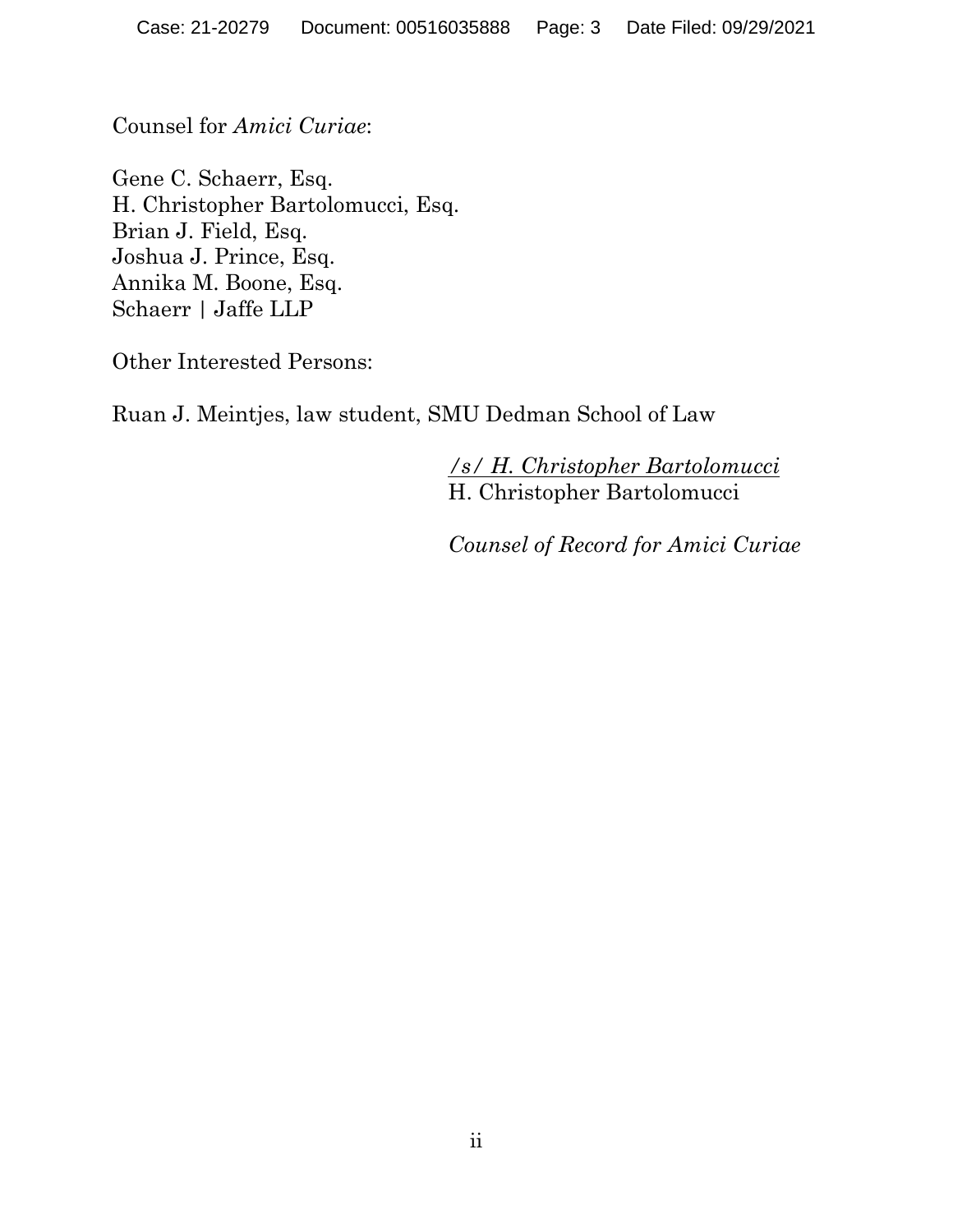## **TABLE OF CONTENTS**

|                               |                | SUPPLEMENTAL STATEMENT OF INTERESTED PERSONS                                                   |  |  |
|-------------------------------|----------------|------------------------------------------------------------------------------------------------|--|--|
|                               |                |                                                                                                |  |  |
|                               |                | <b>IDENTITY AND INTEREST OF AMICI CURIAE AND SOURCE</b>                                        |  |  |
|                               |                |                                                                                                |  |  |
|                               |                |                                                                                                |  |  |
| I.                            |                |                                                                                                |  |  |
|                               | A <sub>1</sub> | Roe Has Not Been to Judge Mack's Courtroom in<br>More Than Four Years and Now Has a Policy of  |  |  |
|                               | <b>B.</b>      | Roe Fails This Court's Test for Standing to Sue a                                              |  |  |
|                               | $\mathcal{C}.$ | This Court Should Reject the "Offended Observer"<br>Theory of Standing in Establishment Clause |  |  |
|                               | D.             | Roe's Status as a Member of the Bar and a<br>Courtroom Litigator Undermines His Claim of       |  |  |
| $\Pi$ .                       |                |                                                                                                |  |  |
|                               |                |                                                                                                |  |  |
| <b>CERTIFICATE OF SERVICE</b> |                |                                                                                                |  |  |
|                               |                |                                                                                                |  |  |

CERTIFICATE OF COMPLIANCE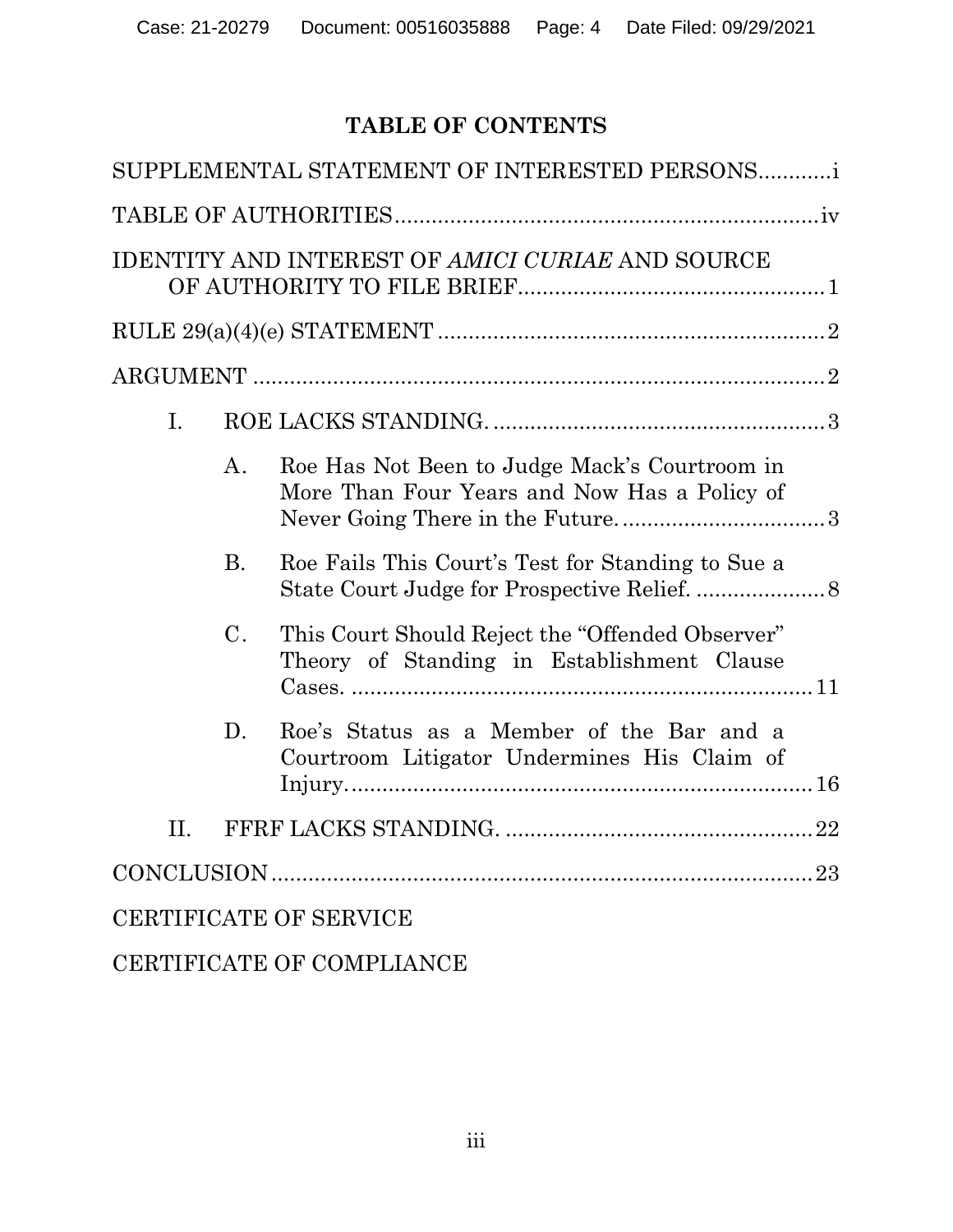## **TABLE OF AUTHORITIES**

| Cases                                                                                 |
|---------------------------------------------------------------------------------------|
|                                                                                       |
|                                                                                       |
| American Legion v. Am. Humanist Ass'n,                                                |
| Arizonans for Official English v. Arizona,                                            |
|                                                                                       |
|                                                                                       |
| Cameron Cty. Hous. Auth. v. City of Port Isabel,                                      |
| City of Houston v. Dep't of Hous. & Urban Dev.,                                       |
|                                                                                       |
|                                                                                       |
|                                                                                       |
| Doe v. Madison Sch. Dist. No. 321,                                                    |
| Doe v. Tangipahoa Parish Sch. Bd.,                                                    |
| Freedom From Religion Found., Inc. v. Mack,                                           |
| Freedom From Religion Found., Inc. v. Mack,<br>No. 4:17-cv-881, 2018 WL 6981153<br>21 |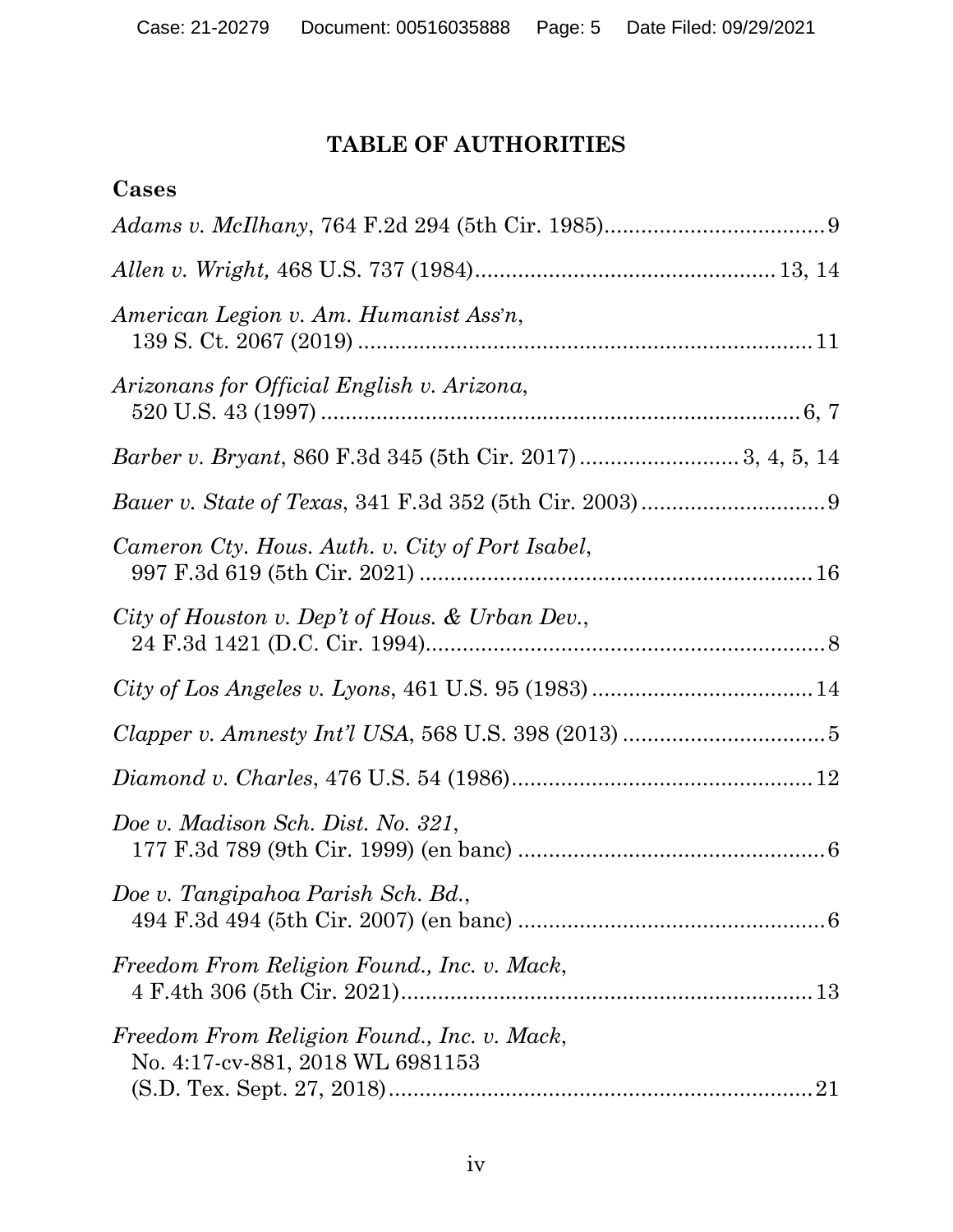## **TABLE OF AUTHORITIES (CONT'D)**

## **Cases (cont'd)**

| Hein v. Freedom From Religion Found., Inc.,                   |
|---------------------------------------------------------------|
| In re Navy Chaplaincy, 534 F.3d 756 (D.C. Cir. 2008) 14       |
| Jones v. Clear Creek Indep. Sch. Dist.,                       |
|                                                               |
|                                                               |
|                                                               |
|                                                               |
|                                                               |
|                                                               |
| Soc'y of Separationists, Inc. v. Herman,                      |
|                                                               |
|                                                               |
|                                                               |
| Town of Greece v. Galloway, 572 U.S. 565 (2014)  12, 13, 18   |
| Valley Forge Christian Coll. v. Ams. United for Separation of |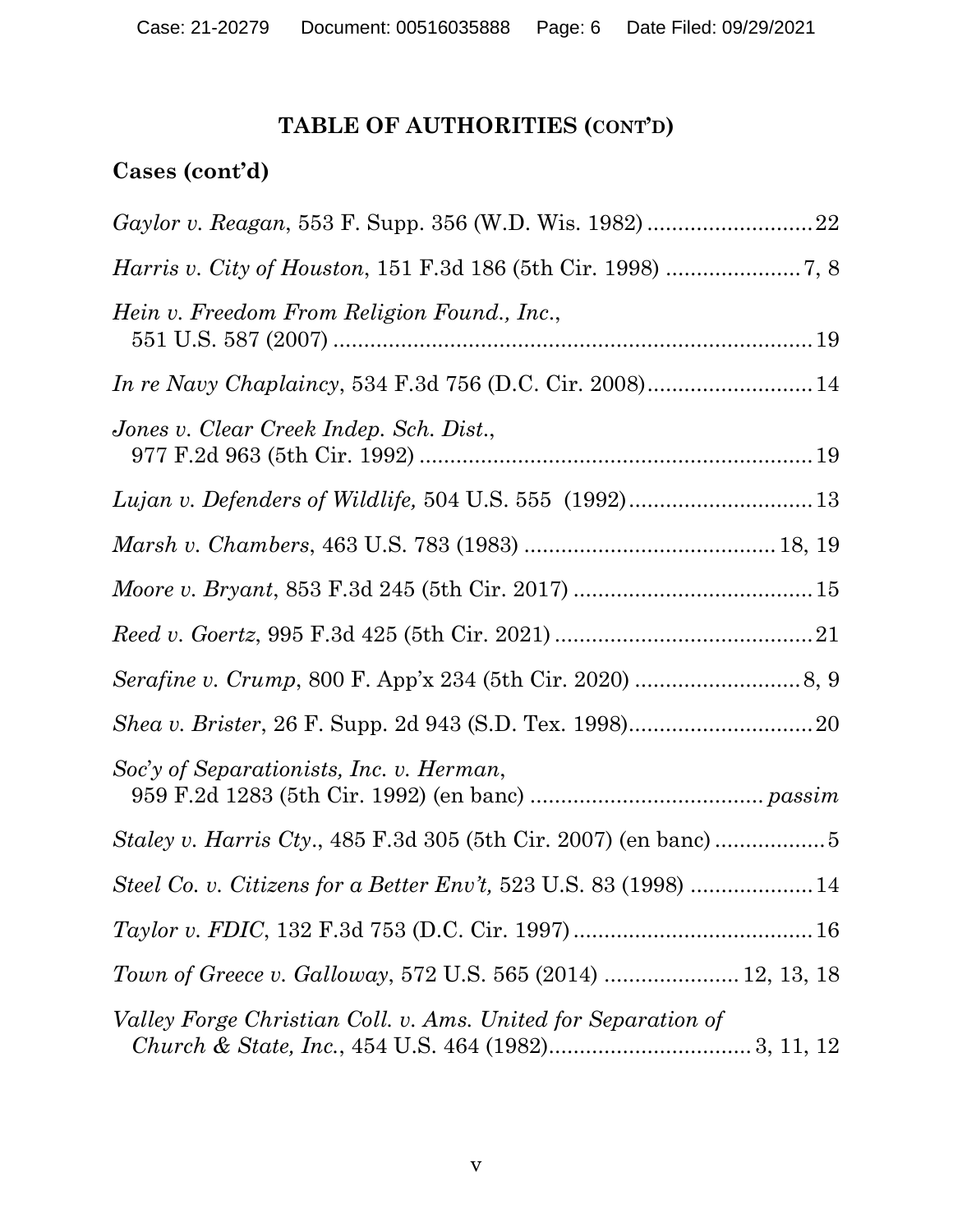## **TABLE OF AUTHORITIES (CONT'D)**

## **Cases (cont'd)**

| <i>Zimmerman v. City of Austin, 881 F.3d 378</i> |
|--------------------------------------------------|
| <b>Constitutional Provision</b>                  |
|                                                  |
| <b>Statute and Rule</b>                          |
|                                                  |
|                                                  |
| <b>Other Authority</b>                           |
| Kimberly Strawbridge Robinson, Supreme Court Bar |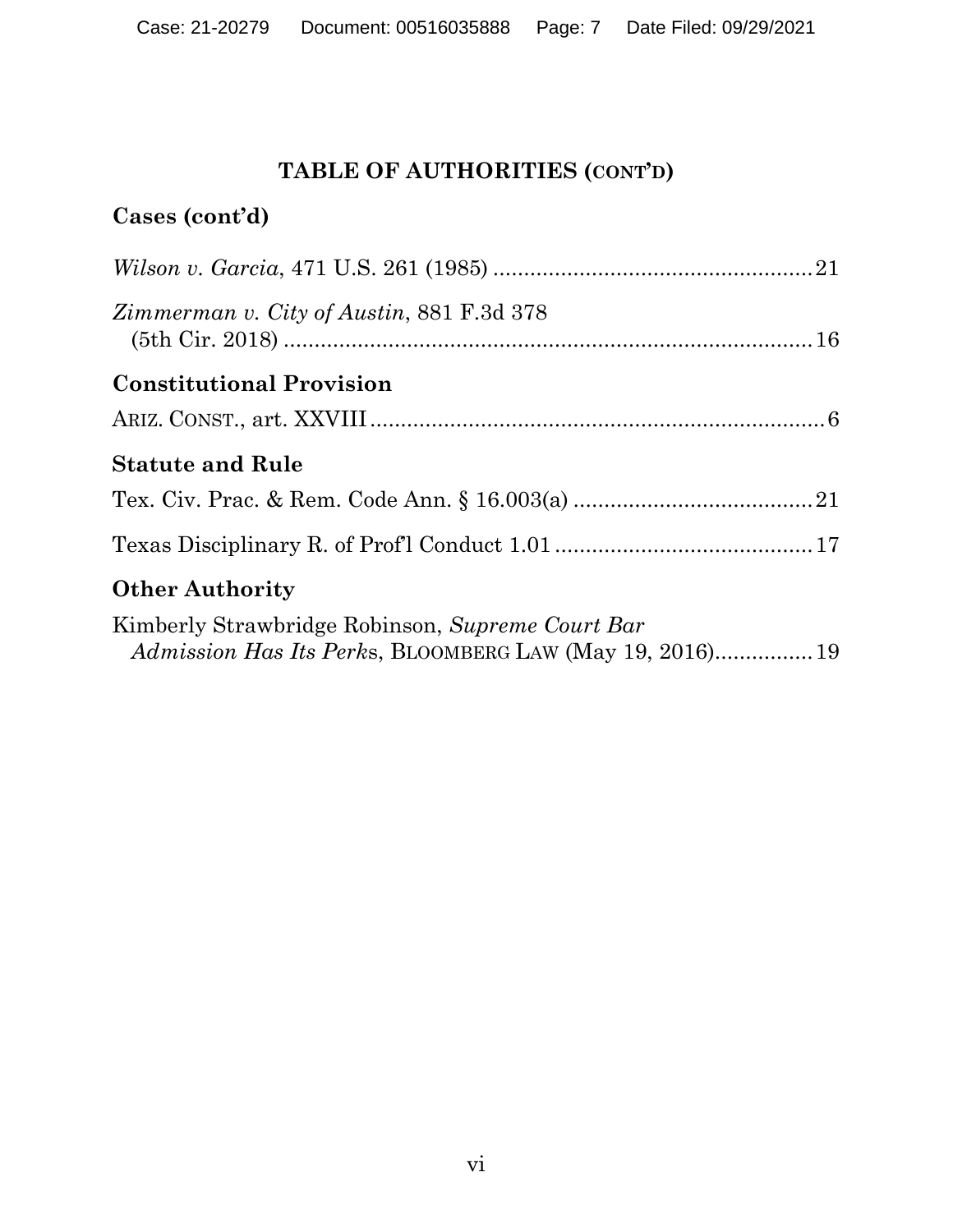## **IDENTITY AND INTEREST OF** *AMICI CURIAE* **AND SOURCE OF AUTHORITY TO FILE BRIEF**

*Amici curiae* are Matt Krause and 17 other members of the Texas legislature. Rep. Krause is a member of the Texas House of Representatives, serves on the Committee on the Judiciary and Civil Jurisprudence, and founded the House Freedom Caucus. The other Texas legislators joining this brief are:

Rep. DeWayne Burns Rep. Dustin Burrows Rep. Briscoe Cain Rep. Jeff Cason Rep. David Cook Rep. James Frank Rep. Phil King Rep. Jeff Leach Rep. Mayes Middleton Rep. Scott Sanford Rep. Matt Schaefer Rep. Matt Shaheen Rep. Bryan Slaton Rep. Valoree Swanson Rep. Steve Toth Rep. Cody Vasut Rep. James White

*Amici* have a keen interest in the proper application of the Establishment Clause of the First Amendment to the United States Constitution by the federal judiciary. When improperly applied by federal courts, the Establishment Clause often curtails constitutionally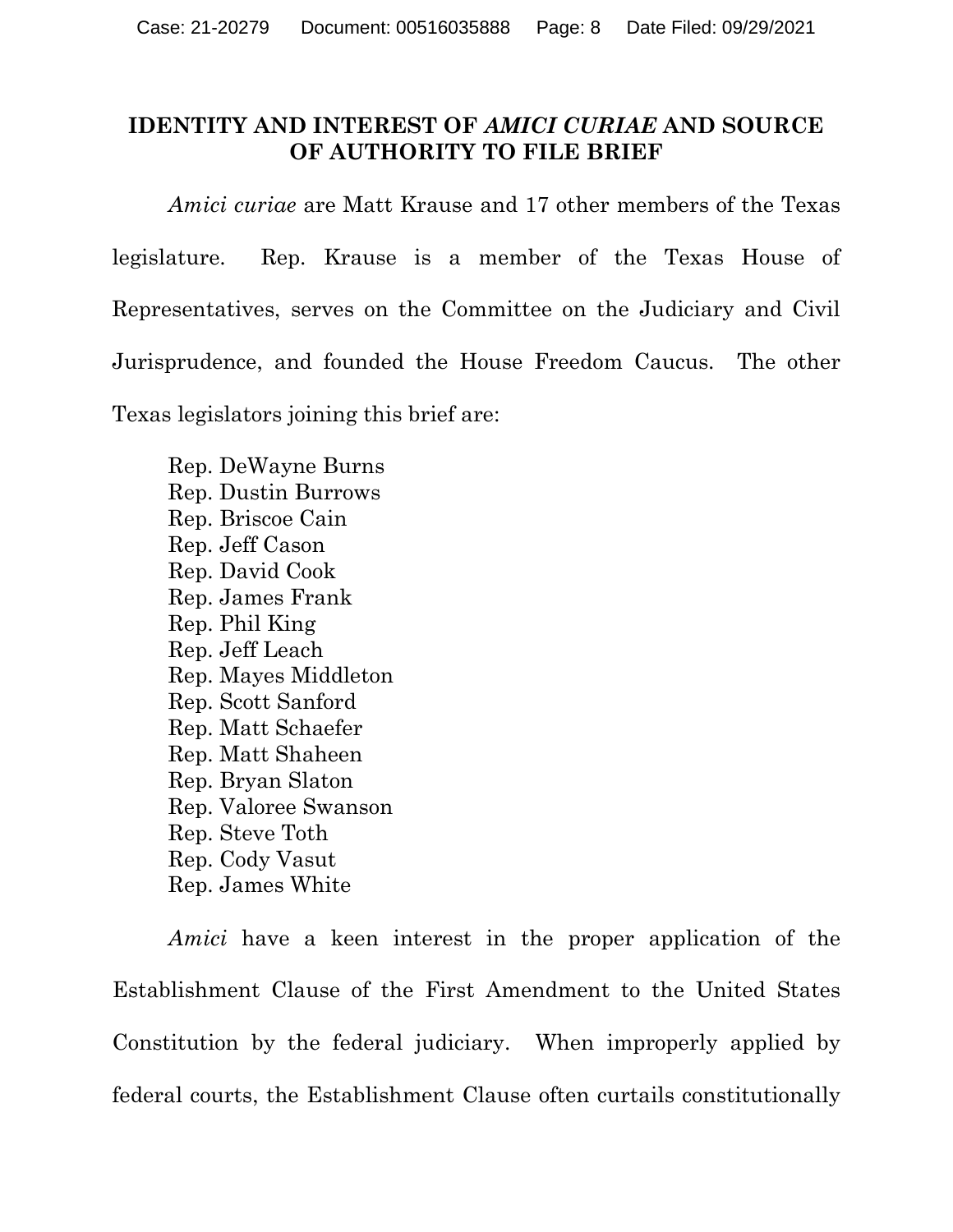protected free exercise of religion and religious expression. Whether plaintiffs have the required standing to bring Establishment Clause challenges is therefore of vital importance to *amici*. *Amici* submit this brief to help ensure that Texans may continue to acknowledge their country's religious heritage and the important public role religion plays in our national life without being haled into federal court by—and potentially forced to pay attorney's fees to—litigants who lack standing to seek relief from a challenged religious expression or display.

*Amici* are authorized to file this *amici* brief by Fed. R. App. P. 29(a)(2) because all parties have consented to its filing.

#### **RULE 29(a)(4)(e) STATEMENT**

*Amici* hereby state that no party's counsel authored this brief in whole or in part; that no party or party's counsel contributed money that was intended to fund the preparation or submission of the brief; and that no person other than *amici*, or its counsel contributed money that was intended to fund the preparation or submission of the brief.

#### **ARGUMENT**

Plaintiffs John Roe and Freedom From Religion Foundation, Inc. ("FFRF") lack standing to challenge Judge Mack's opening ceremonies in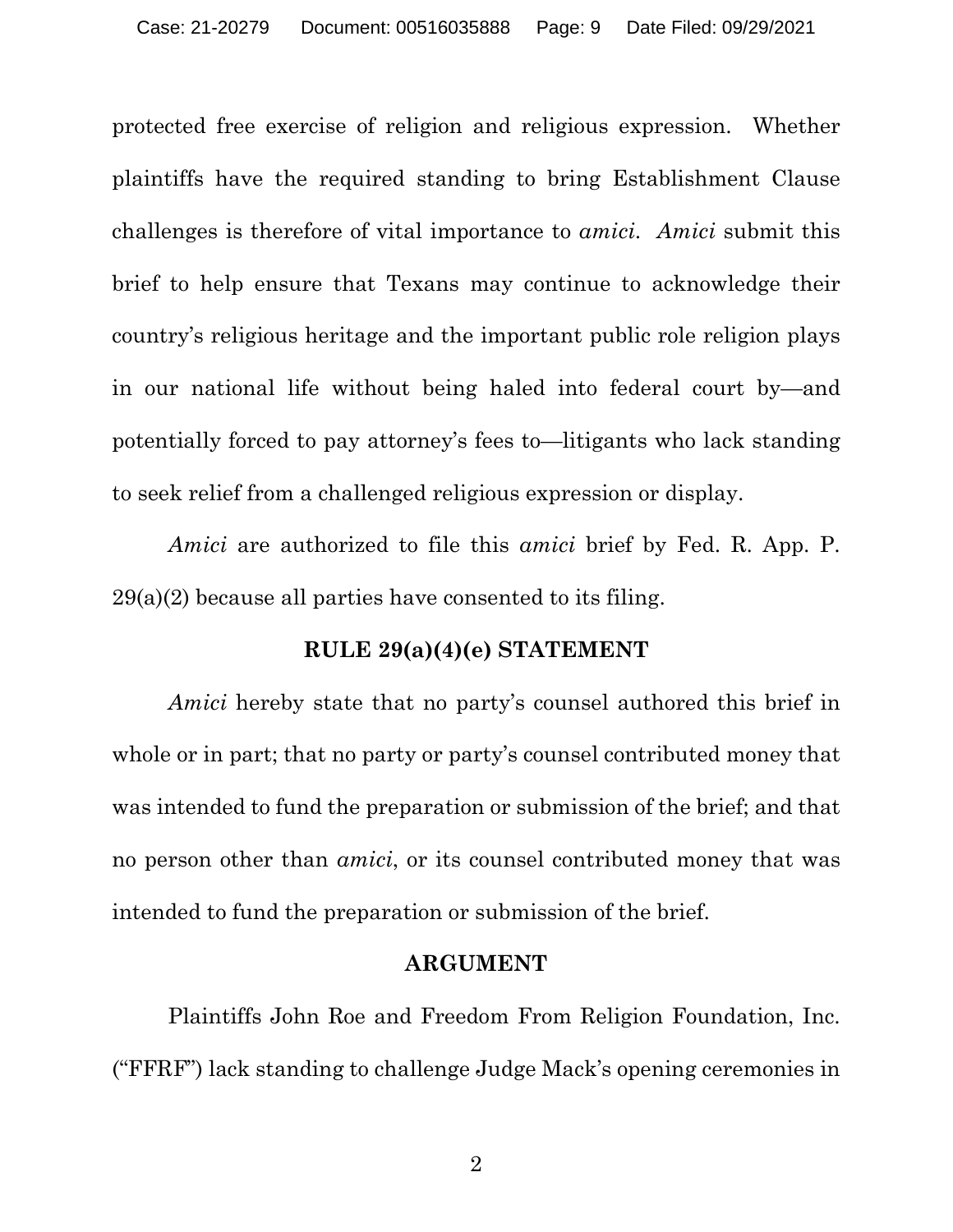a suit seeking only declaratory relief. Uncertainties still surround Establishment Clause cases. "But of one thing we may be sure: Those who do not possess Art. III standing may not litigate as suitors in the courts of the United States." *Valley Forge Christian Coll. v. Ams. United for Separation of Church & State, Inc.*, 454 U.S. 464, 475–76 (1982). Roe and FFRF do not get a free pass from this rule. "The Establishment Clause is no exception to the requirement of standing." *Barber v. Bryant*, 860 F.3d 345, 352 (5th Cir. 2017). "Plaintiffs always have the burden to establish standing." *Id.* Roe and FFRF have failed to carry that burden here.

### **I. ROE LACKS STANDING.**

### **A. Roe Has Not Been to Judge Mack's Courtroom in More Than Four Years and Now Has a Policy of Never Going There in the Future.**

We begin with whether Roe has standing. He does not. "Attorney Roe is an atheist who describes himself as 'non-religious.'" ROA.1509. Roe states that he "objects" to Judge Mack's opening ceremonies. *Id*.

Roe observed the ceremonies several times between August 2015 and July 2017. ROA.1507. But he has not gone back to Judge Mack's courtroom since then. "Subsequent to his 2017 appearances in Judge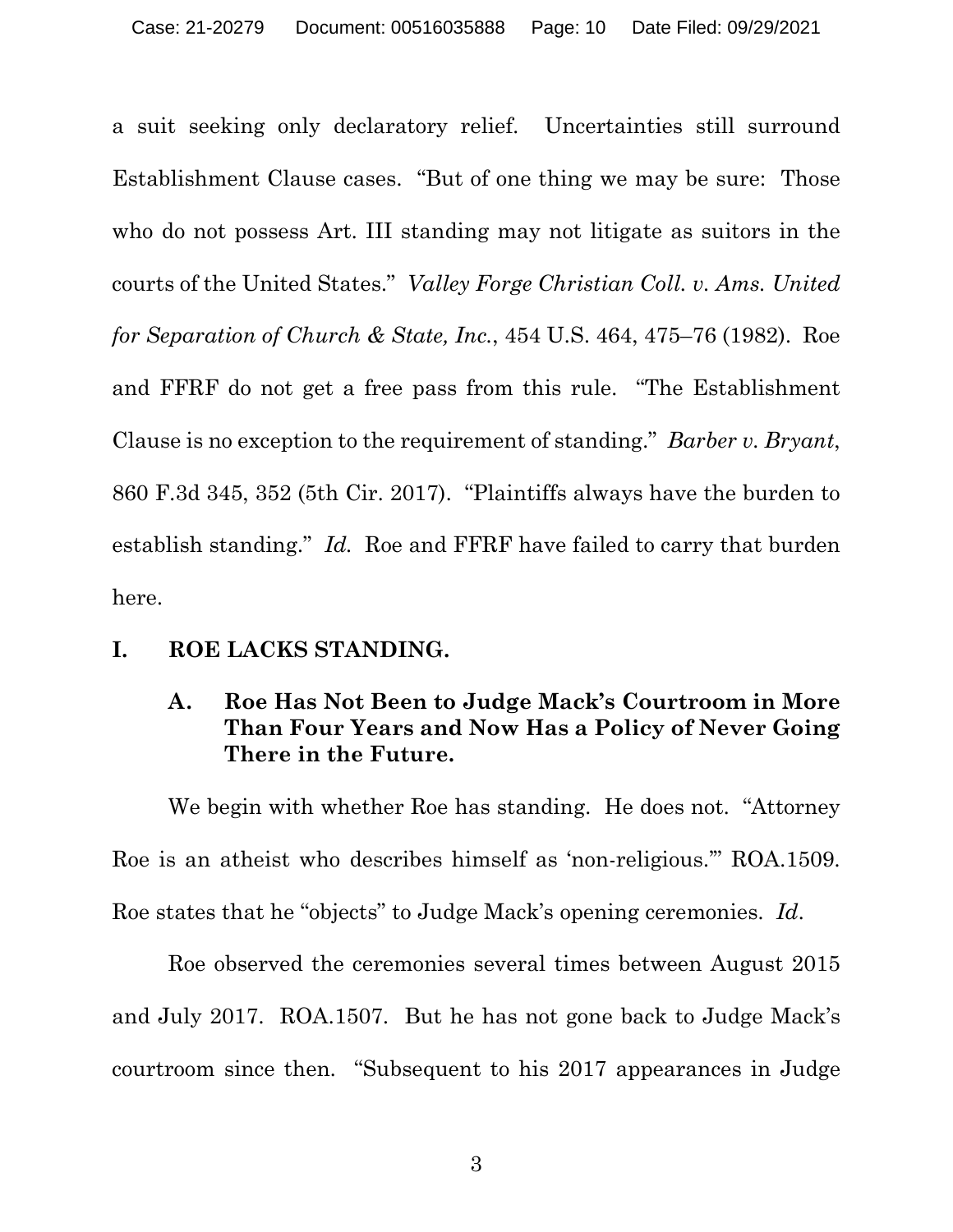Mack's courtroom," Roe "decided to no longer represent clients before Judge Mack." ROA.1509. Thus, Roe will not be exposed to Judge Mack's opening ceremonies going forward. "Roe has a policy of not appearing in Judge Mack's court in the future." ROA.1959. Roe will not see Judge Mack again unless the opening ceremonies end. *See* ROA.1510 ("If Judge Mack's courtroom-prayer practice were discontinued, Attorney Roe would resume practicing within the Precinct 1 court.").

Importantly, Roe made a voluntary choice to avoid Judge Mack's courtroom. "Roe's decision to cease practicing before Judge Mack was made by him alone." ROA.1957. Roe is blessed with, as he put it, "the luxury of choice." ROA.1130. "I can choose what [cases] I take and what I don't, and I—I don't need to do this to myself." *Id*.

Because Roe has not been to Judge Mack's courtroom in more than four years and has adopted a policy of not going there in the future, Roe lacks standing. In *Barber,* this Court explained that "[a] plaintiff has standing to challenge a religious display where his stigmatic injury results from a 'personal confrontation' with the display." 860 F.3d at 353 (cleaned up). "But once that display is removed from view, standing dissipates because there is no longer an injury." *Id*. at 353–54 (citing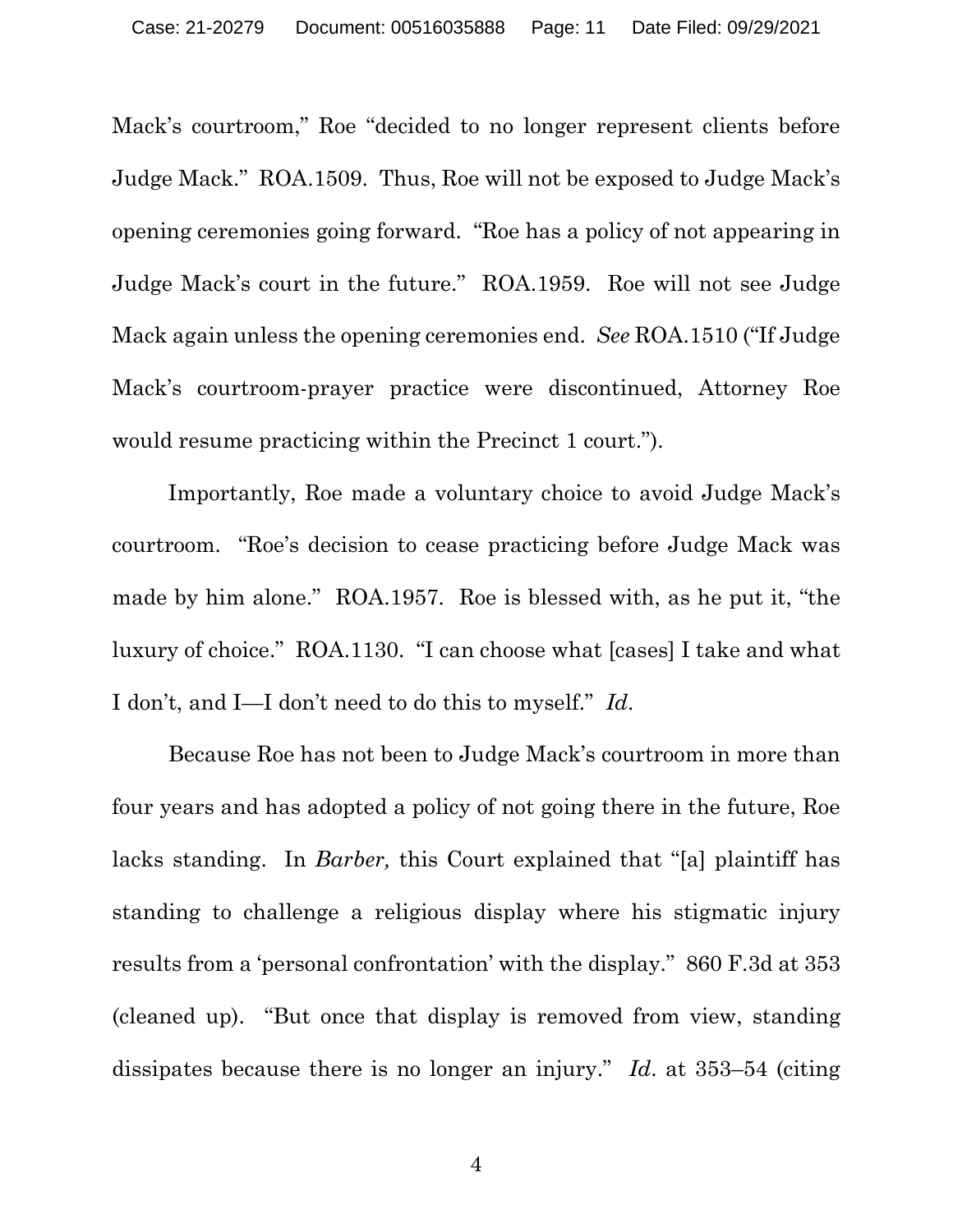*Staley v. Harris Cty*., 485 F.3d 305, 309 (5th Cir. 2007) (en banc)). Thus, for example, "an individual cannot 'personally confront' a warehoused monument." *Id.* at 354. Because of Roe's policy of declining cases before Judge Mack, Roe no longer personally confronts the opening ceremonies to which he objects.<sup>[1](#page-11-0)</sup>

In *Staley*, plaintiff "Staley, an attorney, claimed Article III standing because she passed [a religious] monument going to and from the Courthouse in the course of her occupation." *Staley*, 485 F.3d at 309. Before the *en banc* court heard oral argument, however, "the County removed the monument from the public grounds and placed it in storage." *Id.* at 307. Because that action placed the monument "solut of sight in some warehouse," this Court held that it "no longer raises the potential Establishment Clause violations that offended Staley." *Id*. at 309. So too here. Judge Mack's courtroom, like the religious monument in *Staley* is now out of Roe's sight. He therefore lacks standing.

<span id="page-11-0"></span><sup>&</sup>lt;sup>1</sup> The *Barber* Court noted that "[f]uture injuries can provide the basis for standing, but they 'must be *certainly impending* to constitute injury in fact,' and 'allegations of *possible* future injury' are not sufficient." *Barber*, 860 F.3d at 357 (quoting *Clapper v. Amnesty Int'l USA*, 568 U.S. 398, 409 (2013) (cleaned up) (emphasis in *Barber* and *Clapper* opinions)).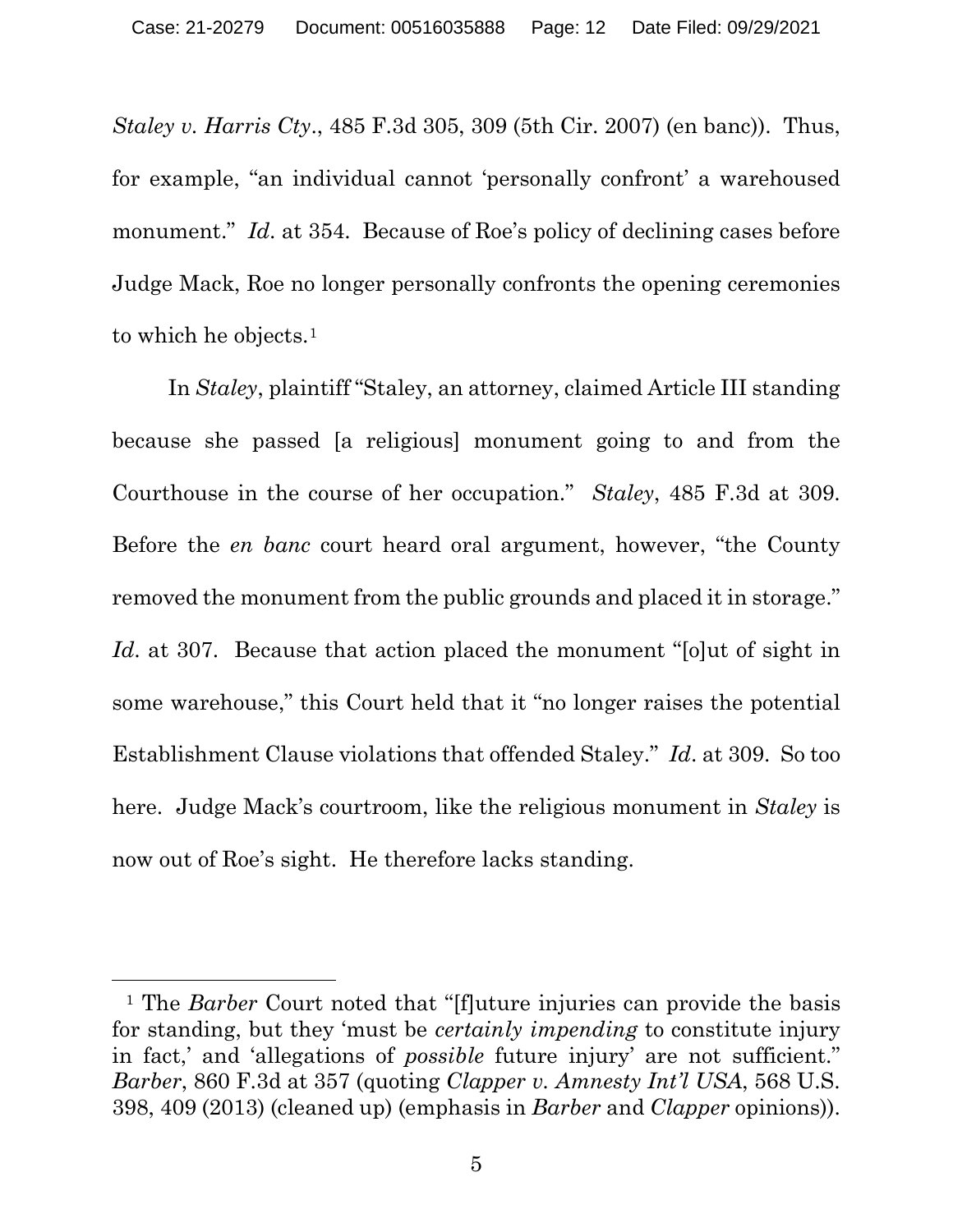Roe is also like the plaintiffs in *Doe v. Tangipahoa Parish School Board*, 494 F.3d 494 (5th Cir. 2007) (en banc), and *Doe v. Madison School District No. 321*, 177 F.3d 789 (9th Cir. 1999) (en banc). The plaintiffs in *Tangipahoa* filed suit to enjoin invocations at school board meetings. But this Court dismissed for lack of standing because none of the "Does ever attended a school board session at which a prayer like those challenged here was recited." 494 F.3d at 498. Although Roe has attended Judge Mack's opening ceremonies in the past, he will not do so again in the future. He therefore lacks standing to seek prospective relief. *See Madison*, 177 F.3d at 797 (holding that plaintiff lacked standing to challenge school district policy permitting student prayers at high school graduation ceremonies because "she does not claim that she will attend another graduation ceremony in the future").

Roe's decision not to work on cases before Judge Mack also makes him similar to the plaintiff in *Arizonans for Official English v. Arizona*, 520 U.S. 43 (1997). Plaintiff Yniguez, a state government employee, brought a Section 1983 challenge to the Arizona state constitution's provision making English the official language of all government functions and actions. *Id*. at 48 (citing ARIZ. CONST., art. XXVIII).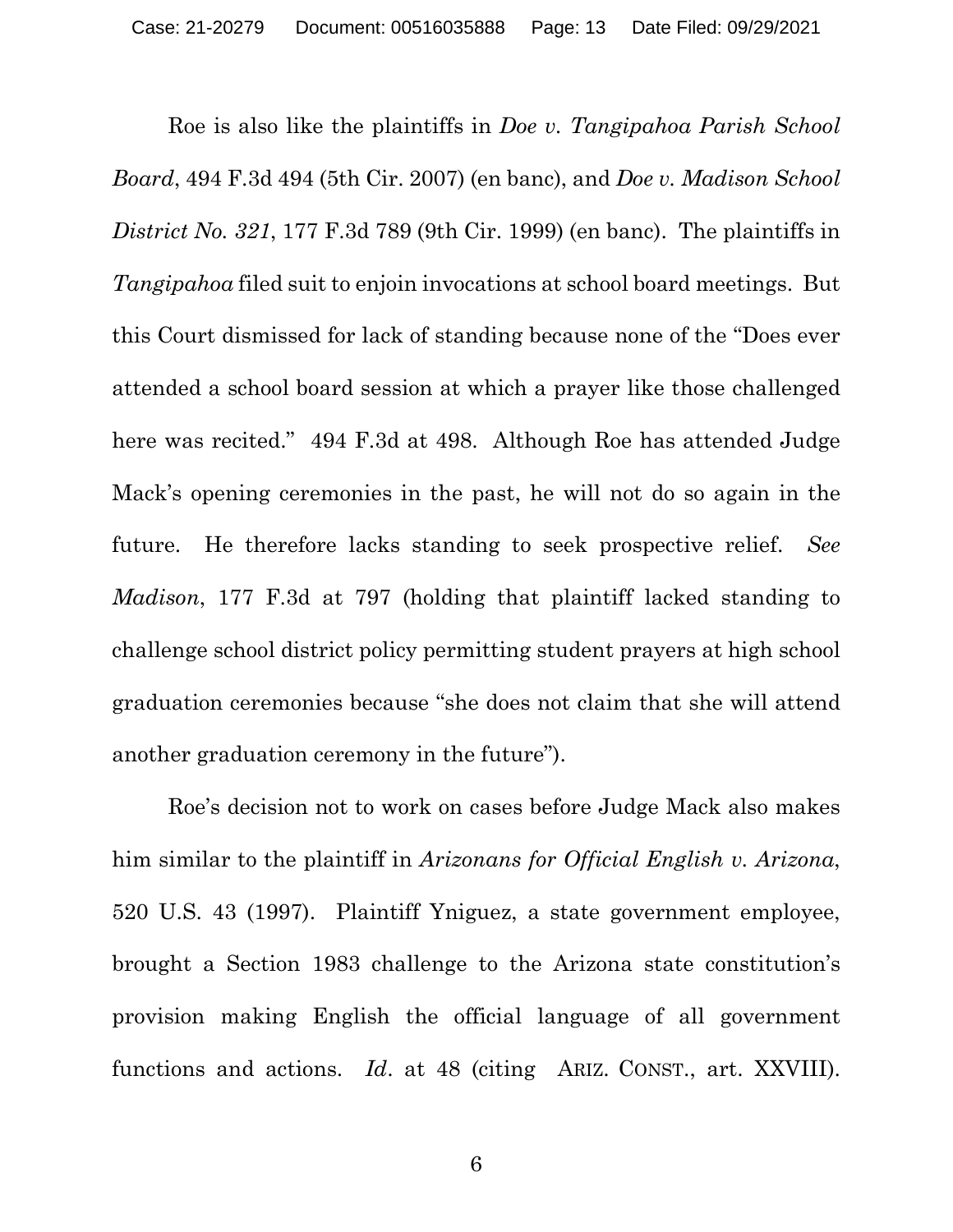Yniguez sought both declaratory and injunctive relief. *Id*. at 50. Although she initially had standing as a state employee to challenge the provision, the Supreme Court held that when "Yniguez voluntarily left the State's employ" during the suit she thereby "made her claim for prospective relief moot." *Id*. at 48. "Yniguez left her state job in April 1990 to take up employment in the private sector, where her speech was not governed by Article XXVIII. At that point, it became plain that she lacked a still vital claim for prospective relief." *Id*. at 67.

Yniguez quit her job, and Roe has quit taking cases before Judge Mack. Just as Yniguez's claim failed due to mootness, Roe's claim fails for lack of standing. In both cases, the principle is the same. Yniguez initially had standing as a state employee when she filed suit, but her claim became moot (i.e., she lost her standing) when she quit her job during the litigation. Roe quit taking cases before Judge Mack prior to filing this suit so he never had standing in the first place.

This Court obviously cannot award any injunctive relief with respect to opening ceremonies Roe observed in the past. *See Harris v. City of Houston*, 151 F.3d 186, 189 (5th Cir. 1998) ("The Constitutional harms Harris sought to enjoin, if indeed there were any, have come and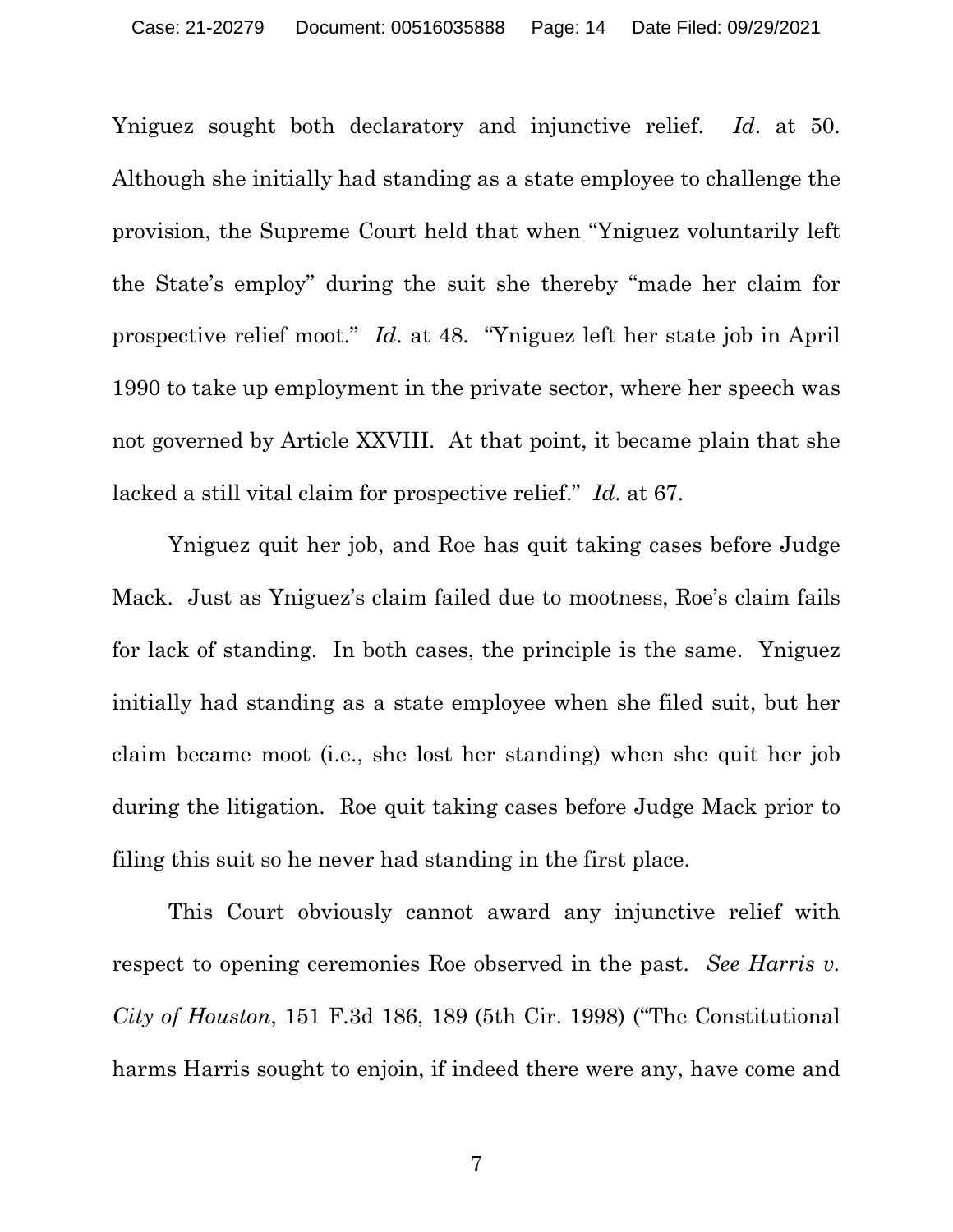gone; we simply cannot enjoin that which has already taken place."). And because of Roe's policy of avoiding Judge Mack going forward, this Court may not award declaratory relief because Roe has no standing to challenge future opening ceremonies. *See City of Houston v. Dep't of Hous. & Urban Dev.*, 24 F.3d 1421, 1430 (D.C. Cir. 1994) ("[I]f a plaintiff challenges an ongoing agency policy by seeking declaratory relief, but lacks standing to attack future applications of that policy, … the court [is] unable to award relief.") (opinion cited with approval in *Harris*, 151 F.3d at 191 n.5).

## **B. Roe Fails This Court's Test for Standing to Sue a State Court Judge for Prospective Relief.**

This Court's cases establish that, to have standing to sue a state court judge for prospective relief, a plaintiff must show a "significant likelihood" that he will encounter the judge in the future and be harmed again as in past encounters. Roe fails that test. Roe has failed to show, and has not even attempted to show, a significant likelihood that he will once again encounter Judge Mack's opening ceremonies in the future.

In its 2020 decision in *Serafine v. Crump*, this Court summed up its cases: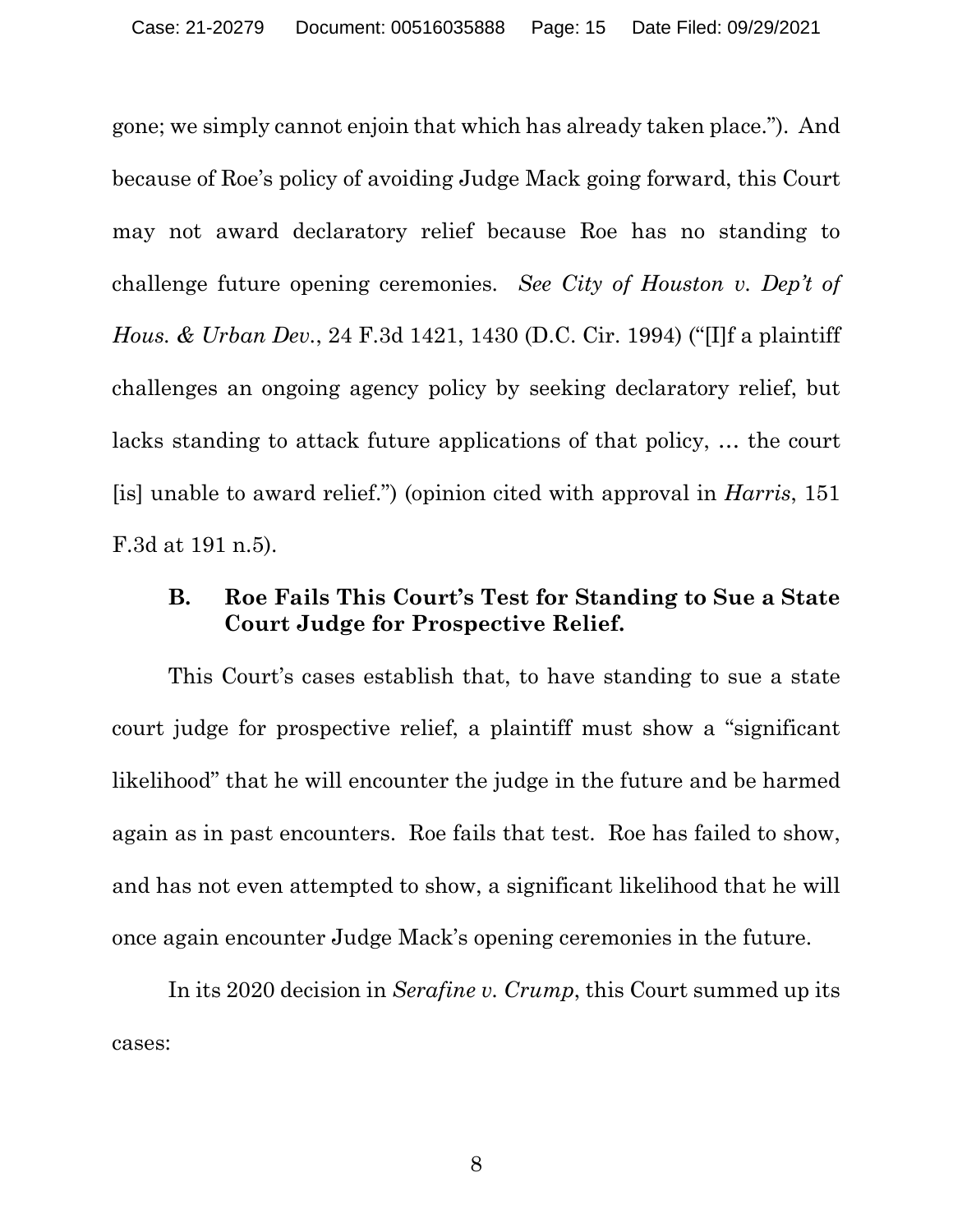Our court has addressed standing in the context of an action seeking prospective relief against a state-court judge on three occasions. Collectively, as discussed below, our decisions establish: a plaintiff's suing a state-court judge and seeking prospective declaratory or injunctive relief must show a significant likelihood she will encounter the same judge in the future, under similar circumstances, with a likelihood the same complained-of harm will recur.

800 F. App'x 234, 237 (5th Cir. 2020) (citations omitted). This Court cited *Bauer v. State of Texas*, 341 F.3d 352 (5th Cir. 2003); *Society of Separationists, Inc. v. Herman*, 959 F.2d 1283 (5th Cir. 1992) (en banc); and *Adams v. McIlhany*, 764 F.2d 294 (5th Cir. 1985).

*Society of Separationists* is particularly instructive. There, the *en banc* Court observed that "[t]his court and others have often held that plaintiffs lack standing to seek prospective relief against judges because the likelihood of future encounters is speculative." 959 F.2d at 1286; *see also Bauer*, 341 F.3d at 358; *Adams*, 764 F.2d at 299 ("The fact that it is most unlikely that Adams will again come into conflict with Judge McIlhany in circumstances similar to the ones presented here, and with the same results, precludes a finding" that Adams has standing to seek declaratory relief). This Court explained that it does "not sit to review the actions of state judges in microscopic detail when there is no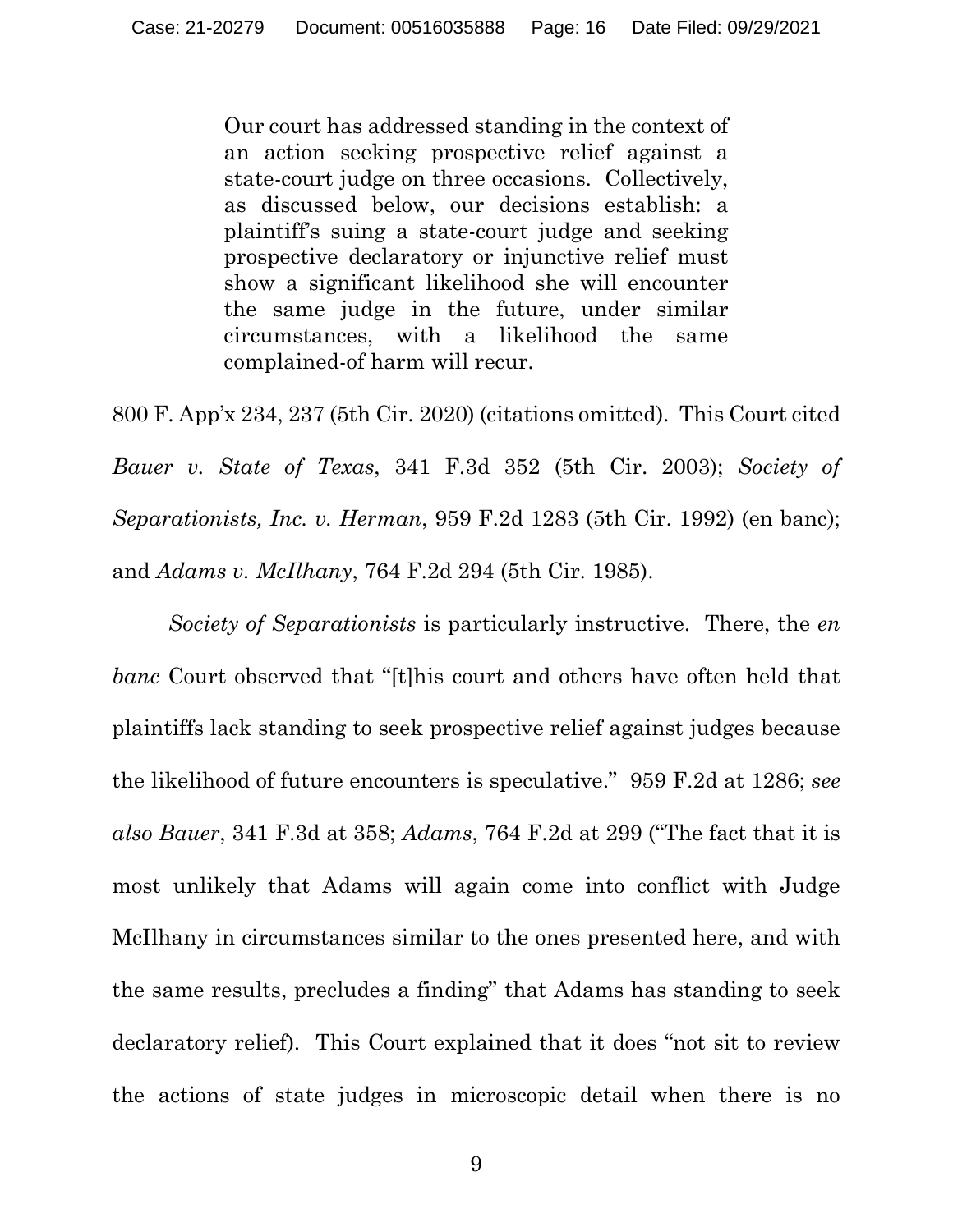continuing harm and no real threat of repeated injury*.*" *Soc'y of Separationists*, 959 F.2d at 1288. "Principles of comity and federalism, in addition to Article III's jurisdictional bar, mandate that we intervene in the management of state courts only in the extraordinary case." *Id*. at 1286.

*Society of Separationists* also recognized that, in addition to Article III and principles of comity and federalism, there is another important reason to refrain from granting declaratory relief against a judge. "Issuing a declaratory judgment would support an award of attorney's fees against Judge Herman under § 1988. This is an 'end run' around a defendant's immunity." *Id*. at 1287. This Court stated that "[w]e should be hesitant to inhibit state judges from exercising the discretion that comes with their job by imposing costs solely to protect against a hypothetical risk of future harm." *Id*.

Roe has not made the showing required by this Court's cases. To the contrary, he has shown exactly the opposite. His own testimony confirms there is *not* a "significant likelihood" or, indeed, any likelihood that he will ever again find himself in Judge Mack's courtroom. In his deposition, Roe testified that "I don't take cases there." ROA.1129. Roe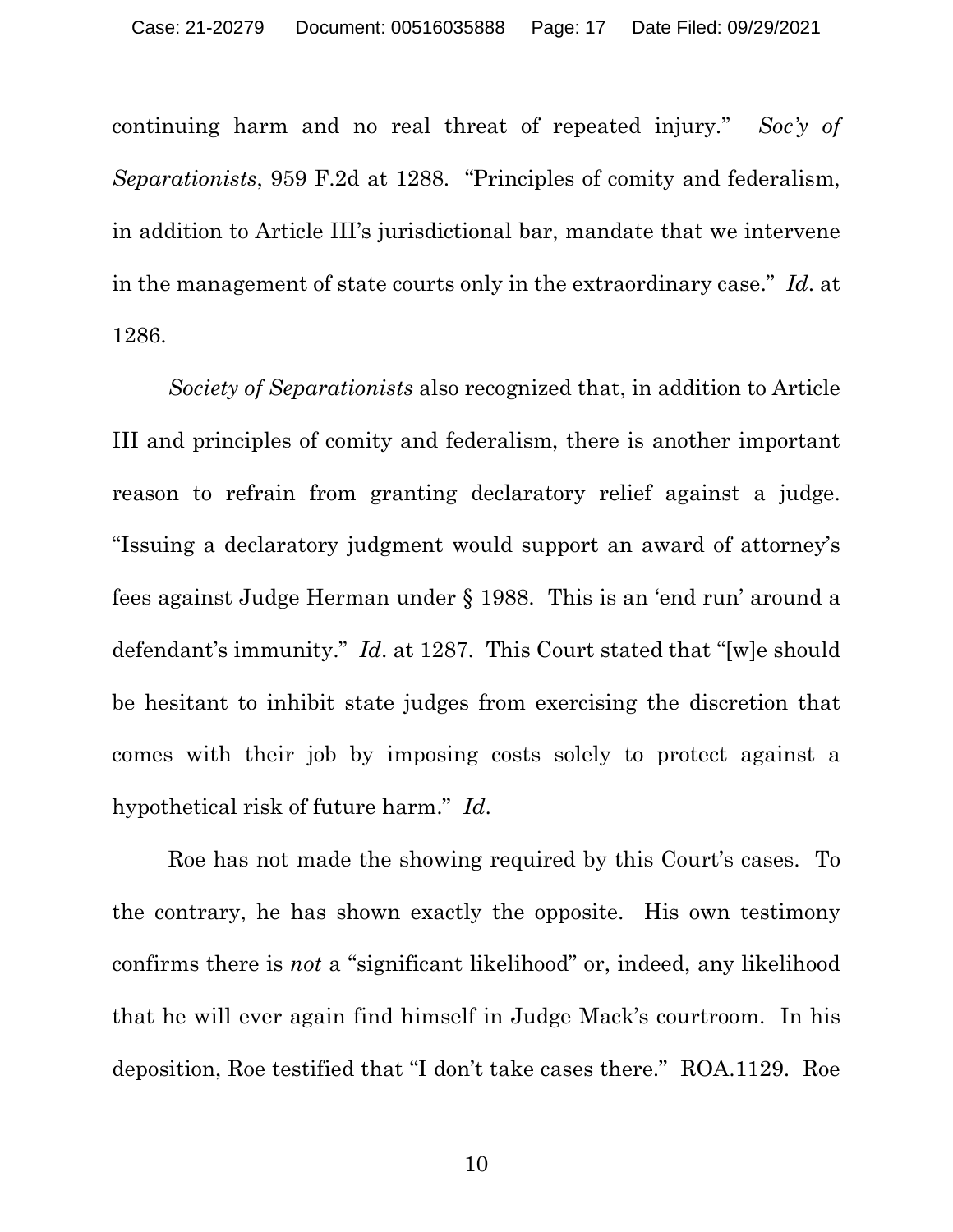enjoys the "luxury of choice," ROA.1130, and he has chosen to adopt a "policy of not appearing in Judge Mack's court in the future." ROA.1959.

### **C. This Court Should Reject the "Offended Observer" Theory of Standing in Establishment Clause Cases.**

Roe is "an atheist who describes himself as 'non-religious'" and he "objects" to Judge Mack's opening ceremonies. ROA.1509. Those averments, however, fall short of conferring standing to challenge Judge Mack's practices in a suit for prospective relief. Simply put, the "offended observer" theory of standing does not make the grade.

In *American Legion v. American Humanist Association*, 139 S. Ct. 2067 (2019), the AHA "want[ed] a federal court to order the destruction of a 94-year-old war memorial because its members [were] offended." *Id*. at 2098 (concurring opinion of Justice Gorsuch joined by Justice Thomas). But, as Justice Gorsuch explained, "[t]his 'offended observer' theory of standing has no basis in law." *Id*.

Justice Gorsuch pointed out that the Supreme Court "has already expressly rejected 'offended observer' standing under the Establishment Clause," including in the *Valley Forge* case. *Id*. at 2100. In *Valley Forge*, the Court explained that "the psychological consequence presumably produced by observation of conduct with which one disagrees" is "not an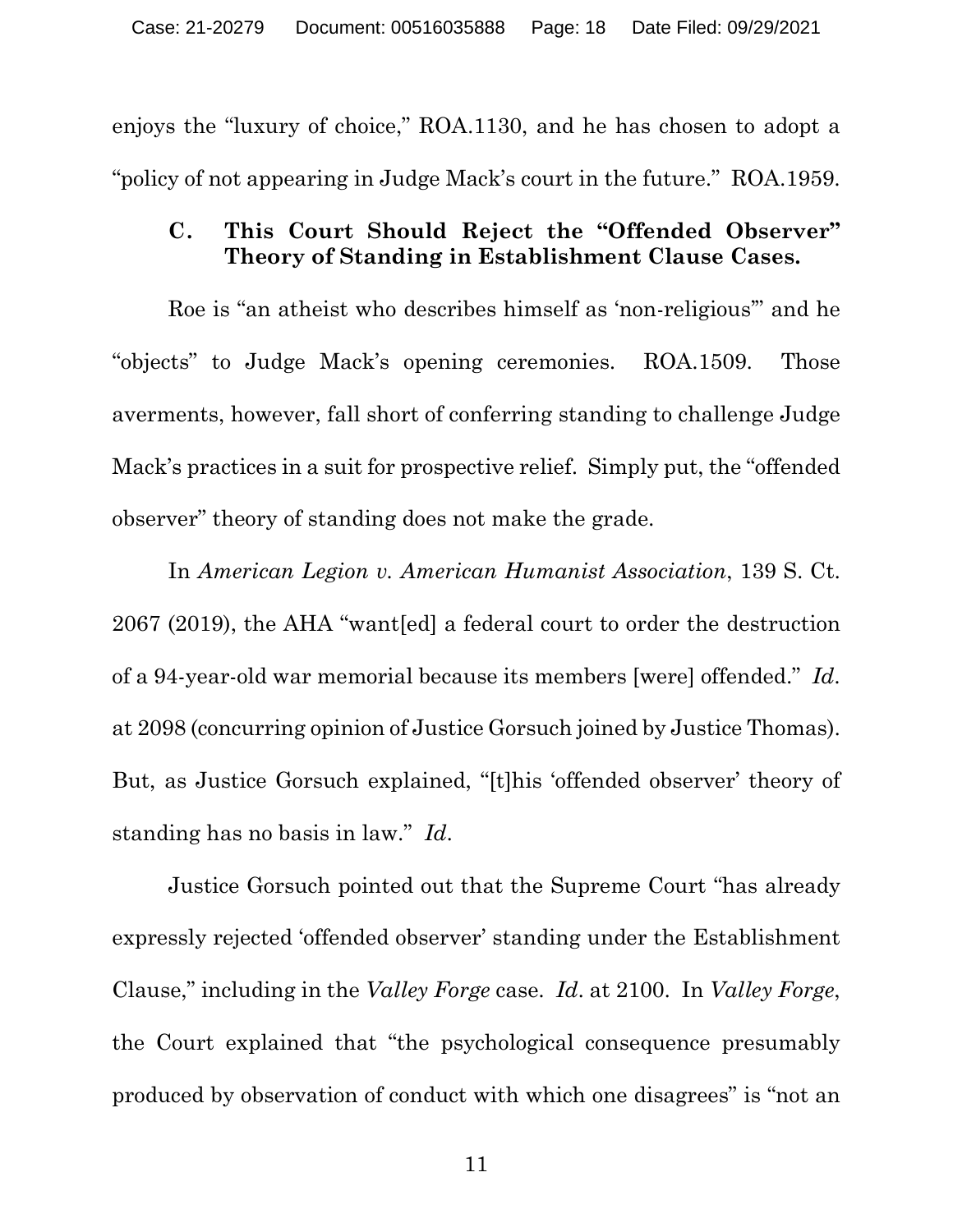injury sufficient to confer standing under Art. III, even though the disagreement is phrased in constitutional terms." 454 U.S. at 485–86. This Court, too, should reject the "offended observer" theory of standing in Establishment Clause cases. Under *Valley Forge* and Justice Gorsuch's *American Legion* concurrence, the subjective harm to Roe's psyche from Judge Mack's opening ceremonies should not qualify as an Article III injury. *See also Diamond v. Charles*, 476 U.S. 54, 62 (1986) ("The presence of a disagreement, however sharp and acrimonious it may be, is insufficient by itself to meet Art. III's requirements.").

Other cases also support rejection of the offended observer theory in this case. In *Town of Greece v. Galloway*, 572 U.S. 565 (2014), for example, the Court rejected a challenge to the town's practice of opening board meetings with a prayer. The offended residents who brought the case claimed that "the prayers gave them offense and made them feel excluded and disrespected." *Id*. at 589 (plurality opinion). Perhaps they did. But their subjective feelings of offense did not carry the day: "Offense, however, does not equate to coercion. Adults often encounter speech they find disagreeable; and an Establishment Clause violation is not made out any time a person experiences a sense of affront from the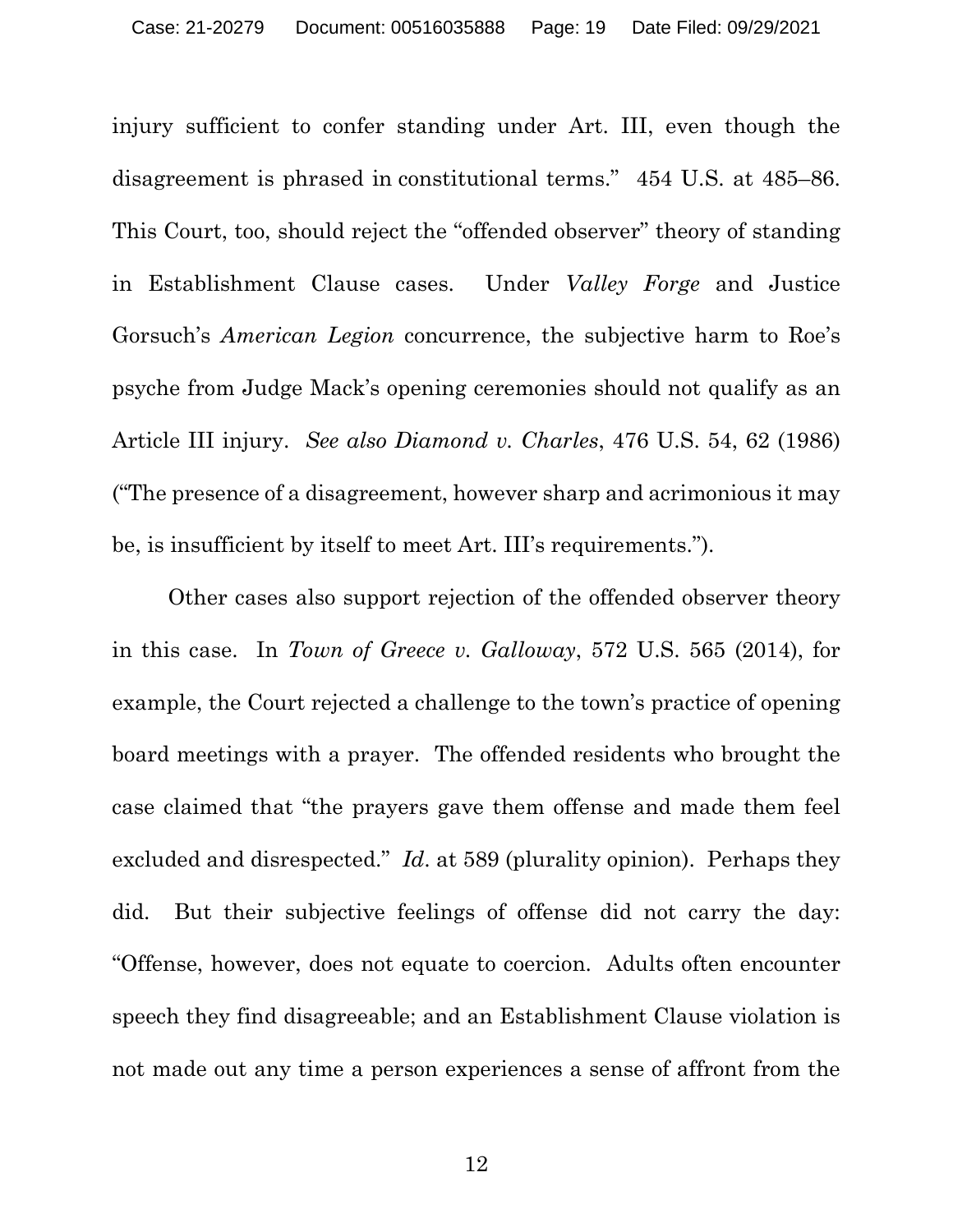expression of contrary religious views in a legislative forum[.]" *Id*. Although the Court rejected the constitutional challenge to the town's prayer practice on the merits rather than on standing grounds, the Court's conclusion that feelings of offense and affront from non-coercive expressions of religiosity do not inflict an Establishment Clause injury also supports the conclusion that such feelings do not qualify as an injury for Article III standing purposes. Here, Judge Mack's prayer practice is non-coercive, as this Court has already held. *See Freedom From Religion Found., Inc. v. Mack*, 4 F.4th 306, 314 (5th Cir. 2021). Roe lacks standing to challenge a non-coercive practice that he has a policy of avoiding.

Justice Kavanaugh, writing for the D.C. Circuit during his service on that court, considered "personal offense" standing in the context of an Establishment Clause case:

> As the Supreme Court has often stated, mere personal offense to government action does not give rise to standing to sue. *Allen v. Wright,* 468 U.S. 737, 752–54 (1984); *see also Lujan v. Defenders of Wildlife,* 504 U.S. 555, 575–76 (1992). "By the mere bringing of his suit, *every* plaintiff demonstrates his belief that a favorable judgment will make him happier. But although a suitor may derive great comfort and joy" from knowing that the Government is following constitutional imperatives, "that psychic satisfaction is not an acceptable Article III remedy because it does not redress a cognizable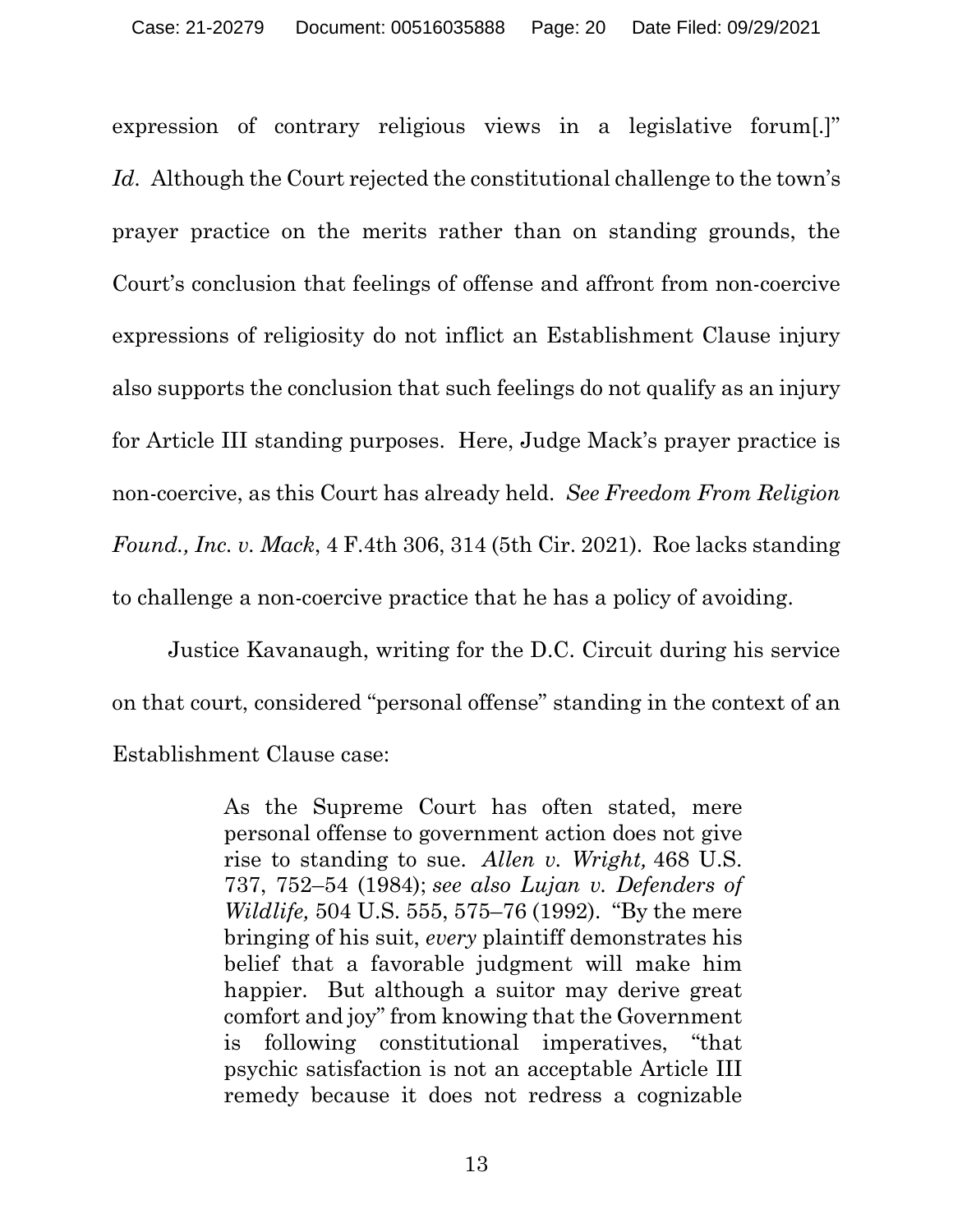Article III injury." *Steel Co. v. Citizens for a Better Env't,* 523 U.S. 83, 107 (1998). "Recognition of standing in such circumstances would transform the federal courts into no more than a vehicle for the vindication of the value interests of concerned bystanders." *Allen,* 468 U.S. at 756 (internal quotation marks omitted).

*In re Navy Chaplaincy*, 534 F.3d 756, 763 (D.C. Cir. 2008). This Court cited the D.C. Circuit's opinion with approval in *Barber*, 860 F.3d at 353 n.4.

*City of Los Angeles v. Lyons*, 461 U.S. 95 (1983), although not an Establishment Clause case, also cuts against finding standing here. *Lyons* held that a plaintiff put in a chokehold by the police lacked standing to seek an injunction barring the police from using chokeholds in the future. Although plaintiff Lyons "alleged that he feared he would be choked in any future encounter with the police," the Supreme Court held that such "emotional upset" (as the Court called it) did not give Lyons standing. *Id*. at 107 n.8. The Court explained: "The emotional consequences of a prior act simply are not a sufficient basis for an injunction absent a real and immediate threat of future injury by the defendant." *Id*. So too here. Even if Roe was traumatized by his prior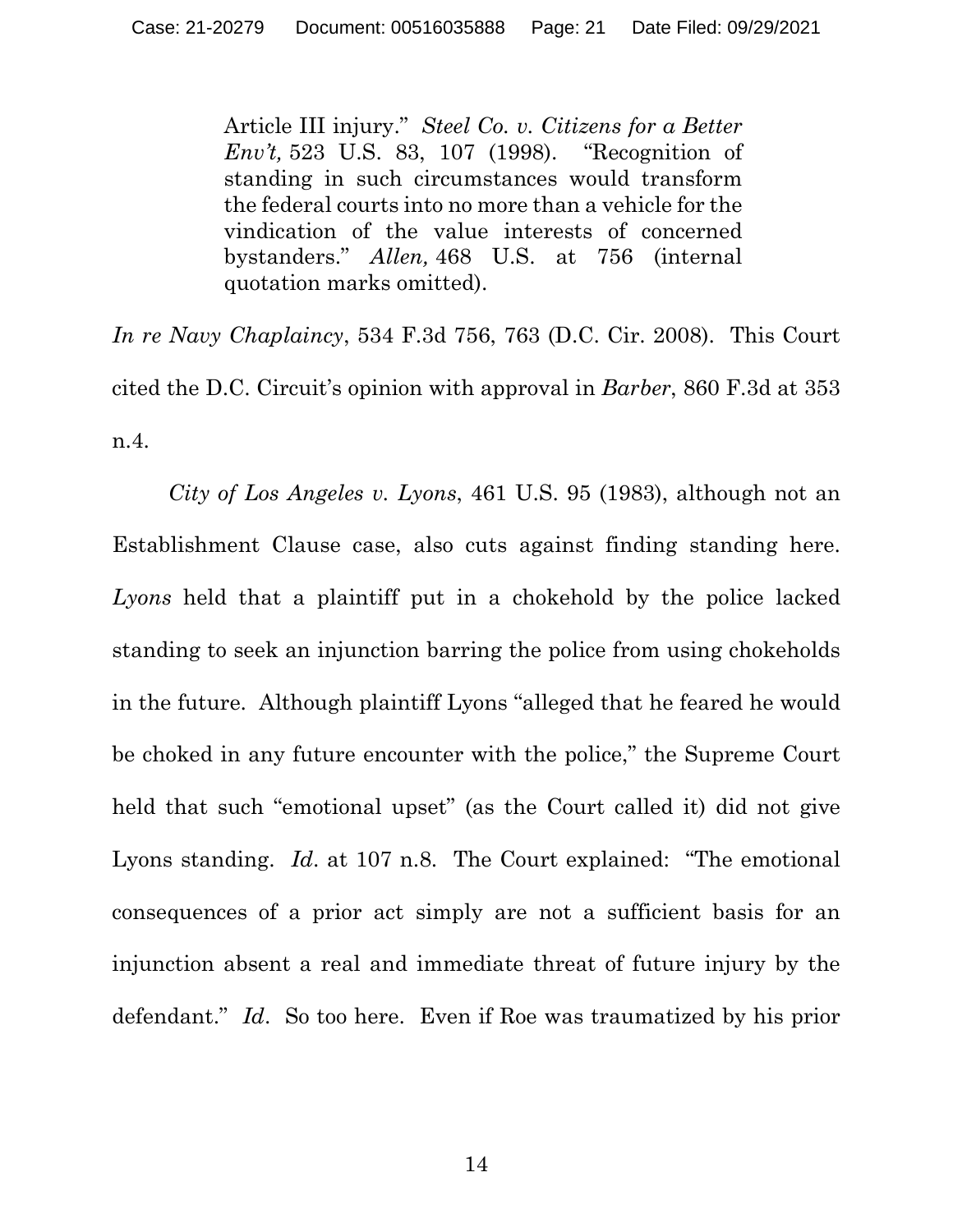encounters with Judge Mack, that does not give him standing to sue for declaratory relief.

In *Moore v. Bryant*, 853 F.3d 245 (5th Cir. 2017), this Court held that a trial attorney lacked standing to challenge a form of expression in the courtroom that was offensive to him. In that case, an African-American lawyer from Mississippi challenged the constitutionality of the Mississippi state flag, which included the Confederate battle emblem in one corner. He claimed that the flag was "painful, threatening, and offensive" to him and caused him "stigmatic injury." *Id*. at 249. He also claimed that "he has standing because he encounters the flag in his work as a prosecutor" and it created a "hostile work environment." *Id*. at 251. This Court, however, held that Moore lacked standing to challenge the flag on equal protection grounds. The Court explained that "Plaintiff's exposure to the Mississippi flag in courtrooms where he practices" was "insufficient to satisfy the injury-in-fact requirement" even though his "stigmatic harm is strongly, sincerely, and severely felt." *Id*. at 251–52.

Roe also claims a second-order harm from his objection to the opening ceremonies. He states that he "has had to decline business in order to avoid appearing in Judge Mack's courtroom." ROA.1509. The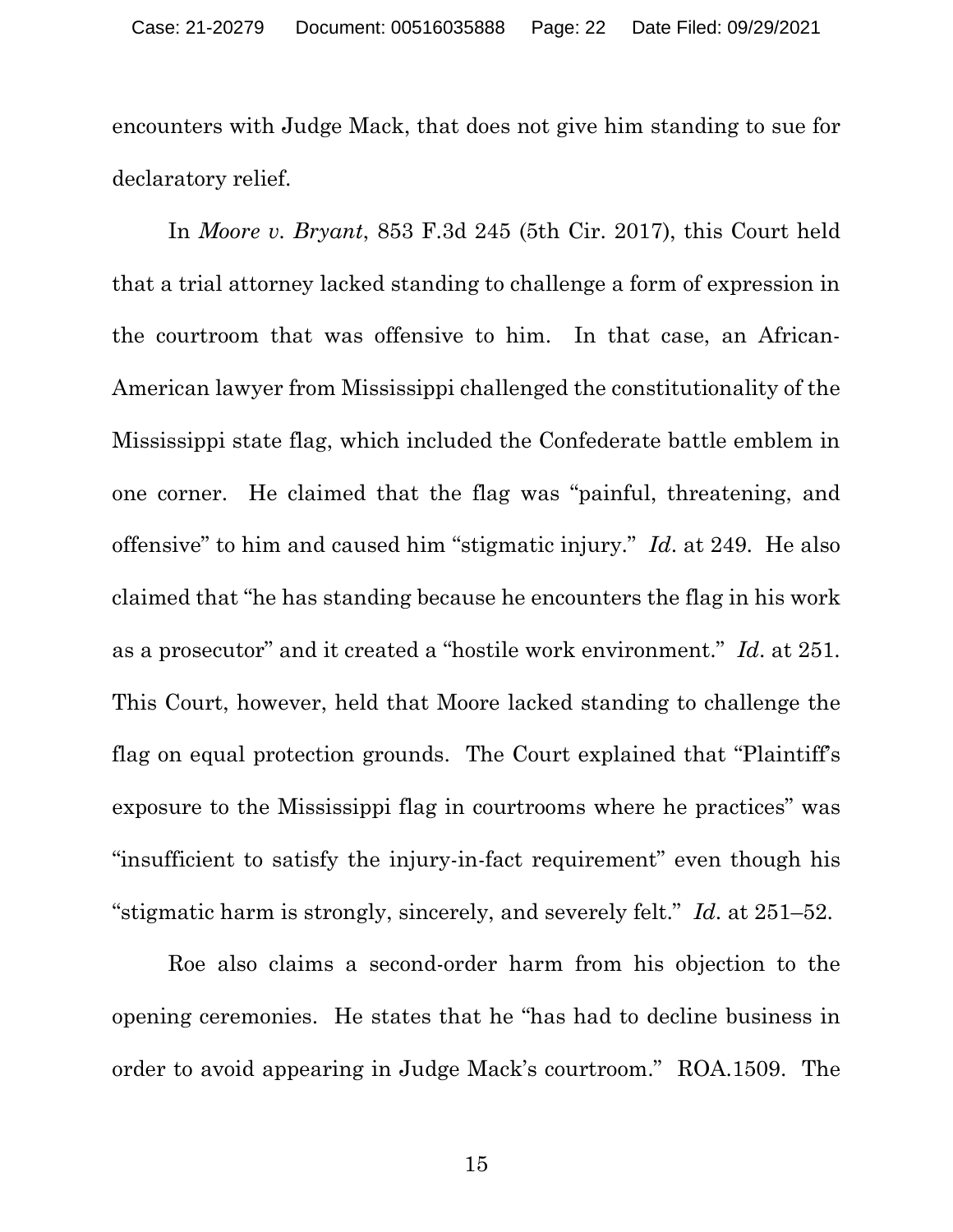cause of that harm, however, is not Judge Mack's opening ceremonies but Roe's own voluntary choice "to no longer represent clients before Judge Mack." *Id*. If Roe's offended observer status does not confer standing on him, neither does the self-imposed economic harm caused by his reaction to the offense. *See Cameron Cty. Hous. Auth. v. City of Port Isabel*, 997 F.3d 619, 623 (5th Cir. 2021) ("Obviously, [standing is] also lacking where the plaintiff's injury is self-inflicted."); *Zimmerman v. City of Austin*, 881 F.3d 378, 389 (5th Cir. 2018) ("[S]tanding cannot be conferred by a selfinflicted injury."); *Taylor v. FDIC*, 132 F.3d 753, 767 (D.C. Cir. 1997) (employees who voluntarily resigned their employment lacked standing to seek reinstatement because that would be "a remedy for injury that is in large part self-inflicted").

### **D. Roe's Status as a Member of the Bar and a Courtroom Litigator Undermines His Claim of Injury.**

In considering Roe's claim that Judge Mack's opening ceremonies inflicted standing-conferring injury on him, it should not be overlooked that Roe is a member of the Texas bar. Not only that, Roe is a courtroom litigator.

These facts are relevant because applying for and accepting bar membership and choosing to practice law as a litigator have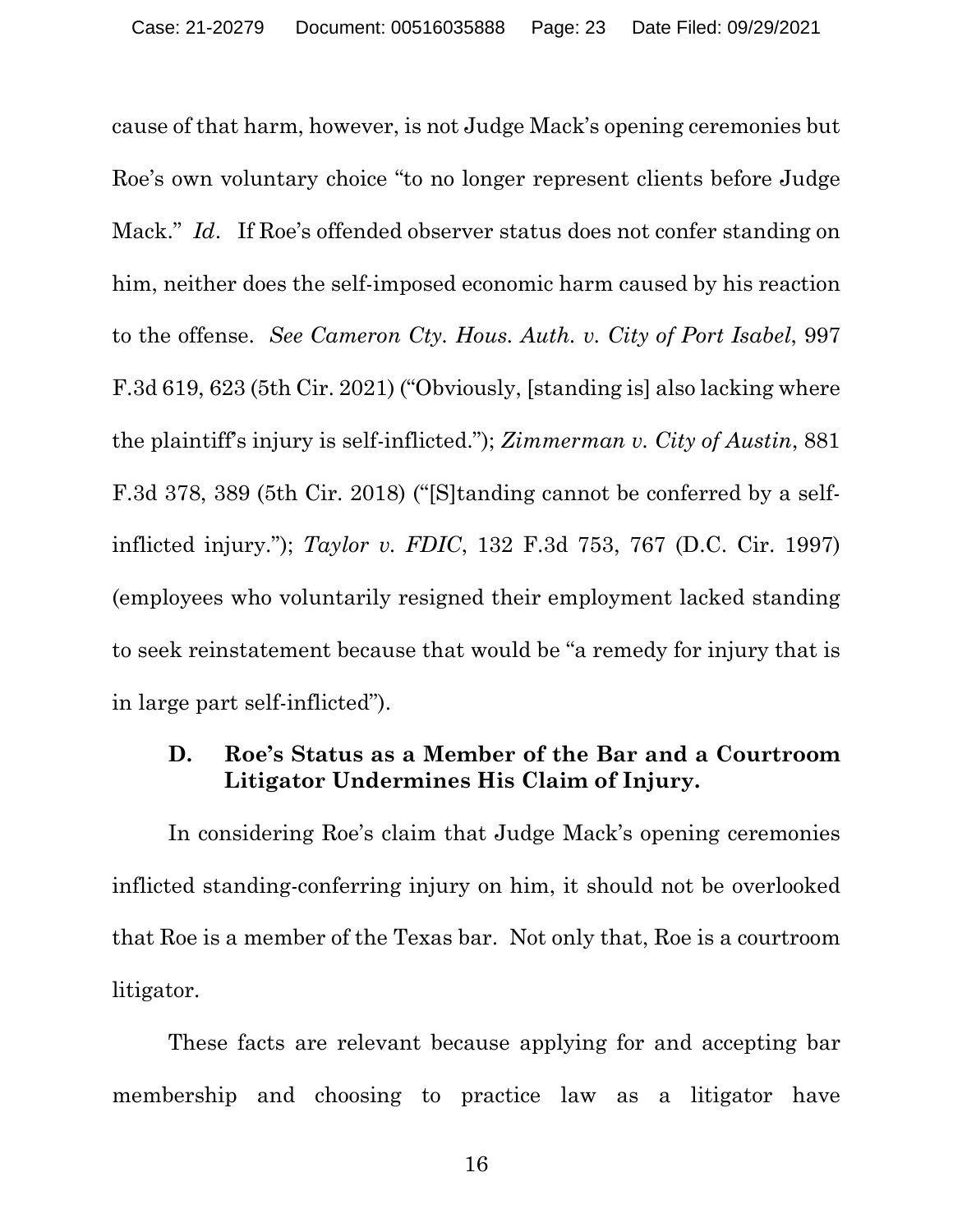consequences. It is the stock in trade of a litigator to be exposed to viewpoints that the litigator may find objectionable or offensive. A litigator is expected to withstand exposure to such viewpoints. Indeed, a litigator may be called upon to advance, for a client, viewpoints with which the litigator disagrees, perhaps vehemently.

The Texas Disciplinary Rules of Professional Conduct state:

Having accepted employment, a lawyer should act with competence, commitment and dedication to the interest of the client and with zeal in advocacy upon the client's behalf. A lawyer should feel a moral or professional obligation to pursue a matter on behalf of a client with reasonable diligence and promptness *despite opposition, obstruction or personal inconvenience to the lawyer*.

Rule 1.01, cmt. 6 (emphasis added). Although lawyers do not check their constitutional rights at the courthouse door, courtroom work in an adversarial system of justice requires some fortitude. No one forced Roe to become a litigator; this is the profession he has chosen. And nothing requires him to enter Judge Mack's courtroom. Indeed, he decided to stop doing so four years ago.

As an attorney, Roe should understand that it is settled law that prayers very similar (if not materially identical) to the ones at issue here do not violate the Establishment Clause. (He should also understand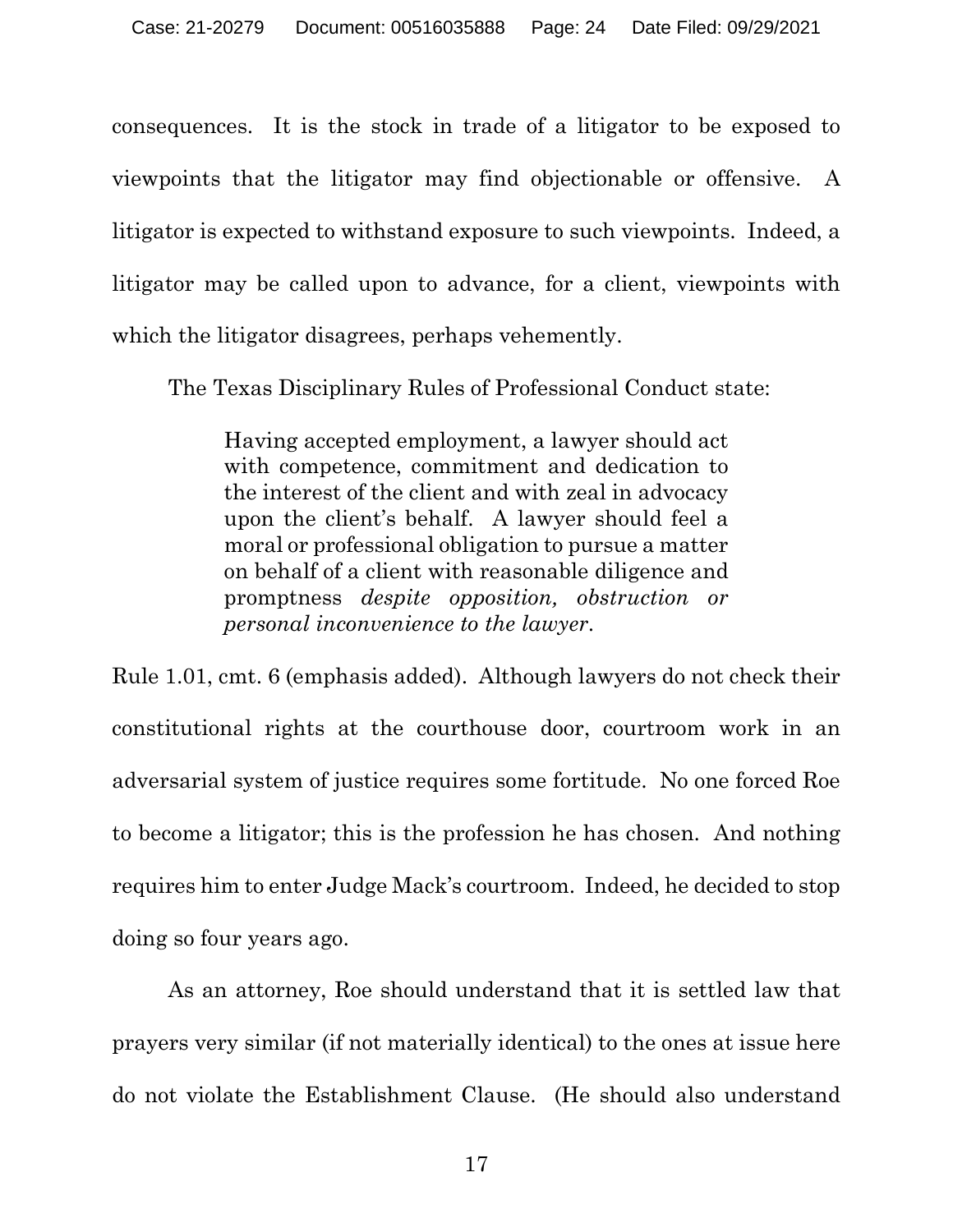that the words of prayer offered by the volunteer chaplains participating in Judge Mack's program constitute both free speech and the free exercise of religion protected by the first two clauses of the First Amendment.) The Supreme Court explained in *Town of Greece* that "[i]t is presumed that the reasonable observer is acquainted with" the American tradition of legislative prayers and prayers such as "God save the United States and this honorable Court" and that a reasonable observer "understands that its purposes are to lend gravity to public proceedings and to acknowledge the place religion holds in the lives of many private citizens, not to afford government an opportunity to proselytize or force truant constituents into the pews." 572 U.S. at 587. The reasonable-observer presumption applied in *Town of Greece* should be deemed irrebuttable in the case of an attorney who has a professional responsibility to understand basic constitutional law.

The longstanding nature of the Supreme Court's practice of opening its sessions with a prayer to God confirms not only the constitutionality of that practice, but also that it inflicts no cognizable injury on attorneys for standing purposes. As the Supreme Court observed in *Marsh v. Chambers*, 463 U.S. 783, 786 (1983):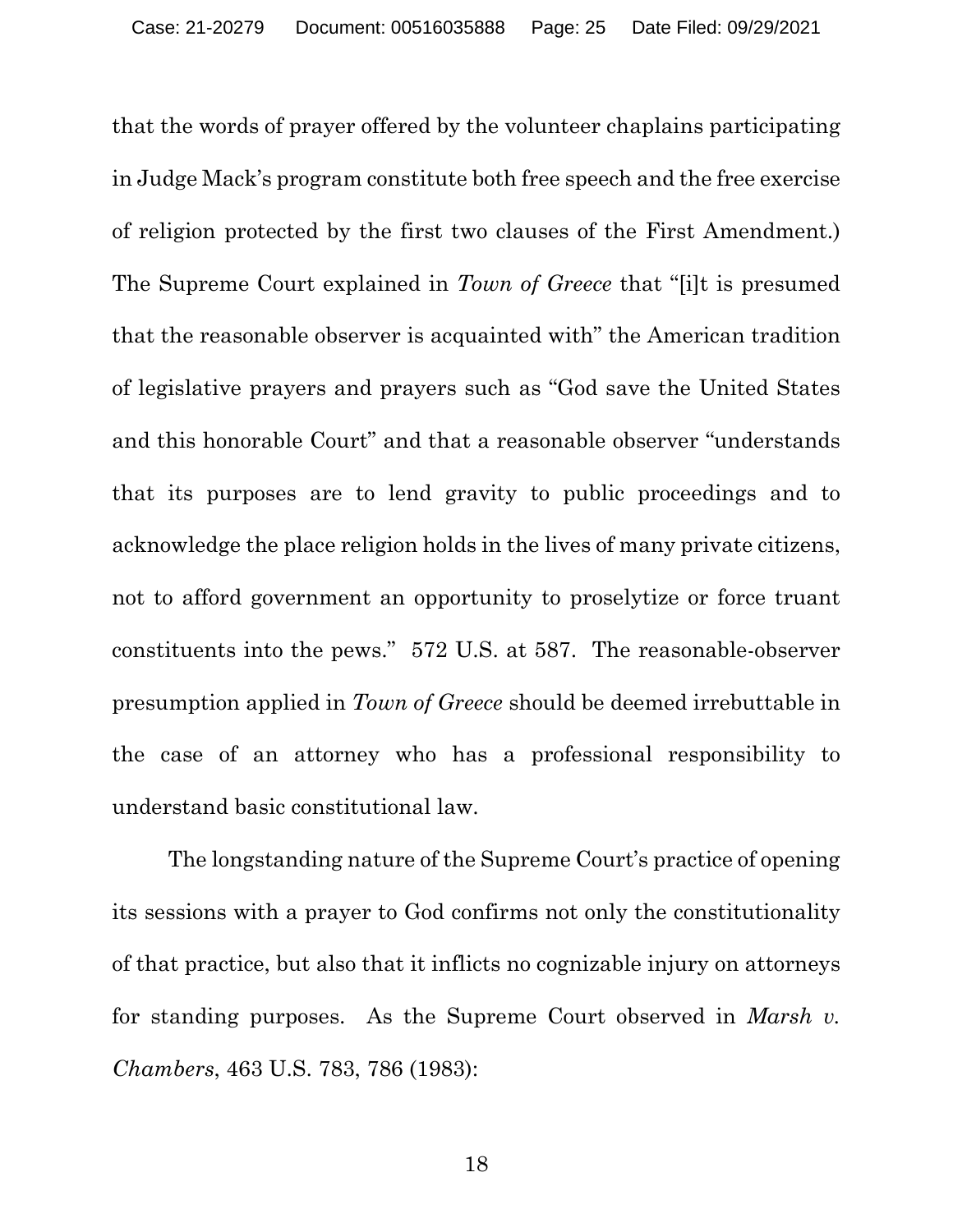The opening of sessions of legislative and other deliberative public bodies with prayer is deeply embedded in the history and tradition of this country. … In the very courtrooms in which the United States District Judge and later three Circuit Judges heard and decided this case, the proceedings opened with an announcement that concluded, "God save the United States and this Honorable Court." The same invocation occurs at all sessions of this Court.

Thousands of lawyers have argued in the Supreme Court over the years including lawyers representing FFRF. *See Hein v. Freedom From Religion Found., Inc*., 551 U.S. 587 (2007). To our knowledge, however, no Supreme Court bar member has ever filed a lawsuit seeking to stop the Court from calling upon God to save it. The Justices presumably would have ended the practice long ago if they believed it to be truly offensive or injurious. *Cf*. *Jones v. Clear Creek Indep. Sch. Dist*., 977 F.2d 963, 971 (5th Cir. 1992) (characterizing the Supreme Court's prayer practice as "innocuous" and non-coercive). More than 300,000 attorneys have been admitted to the Supreme Court bar over the years. *See* Kimberly Strawbridge Robinson, *Supreme Court Bar Admission Has Its Perk*s, BLOOMBERG LAW (May 19, 2016), https://tinyurl.com/fapeyprm. Many new bar members come to the Court to be sworn in on an argument day and stay for the day's cases. All of them are exposed to the Court's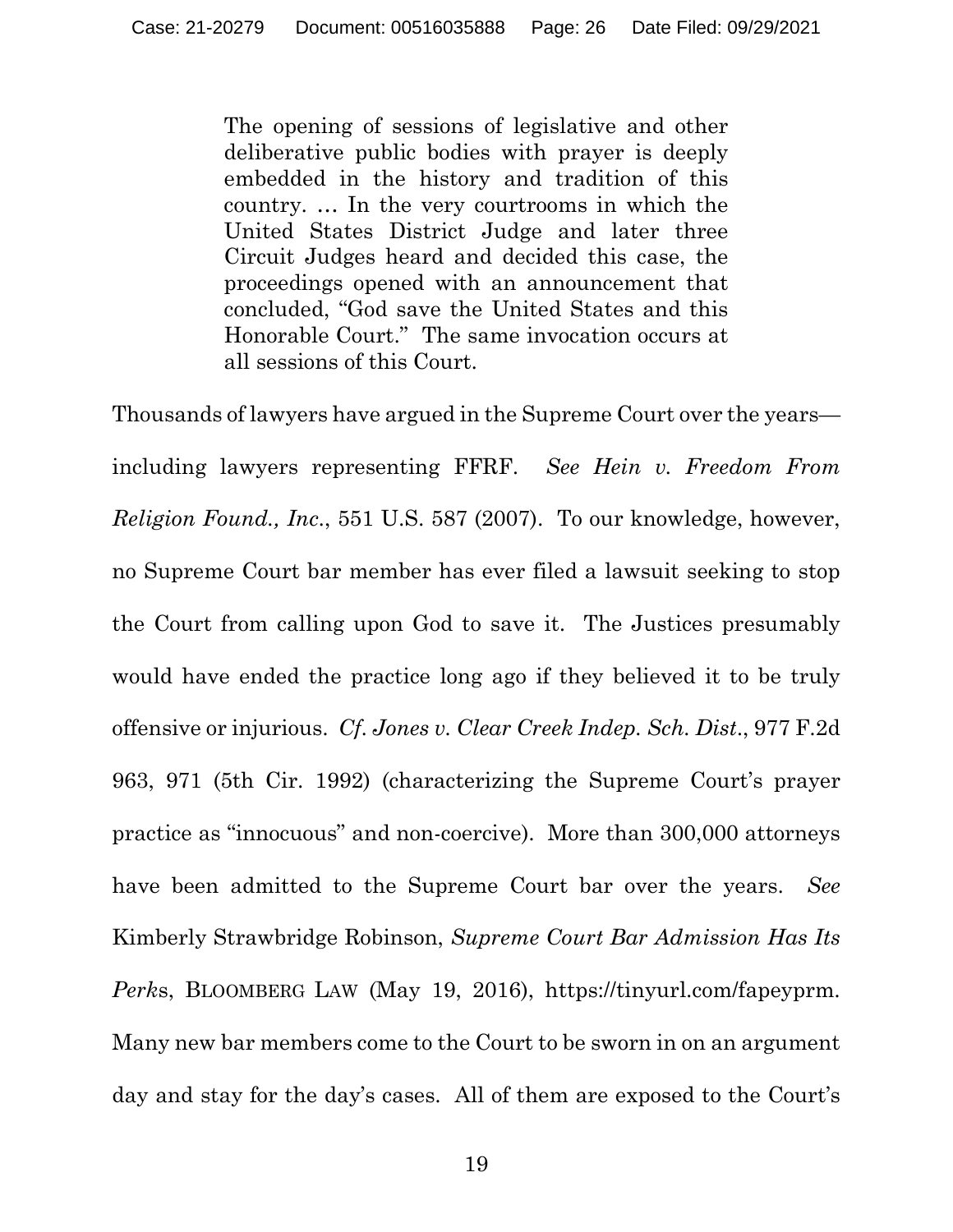prayer. Yet we know of no Supreme Court bar member who has brought an Establishment Clause suit against the Justices.

Roe's status as a member of the bar affords him no special claim to standing. *See*, *e.g*., *Shea v. Brister*, 26 F. Supp. 2d 943 (S.D. Tex. 1998). In *Shea*, a Texas attorney sought to enjoin then-Judge Brister from displaying a copy of the Ten Commandments in his courtroom. At the time, the future Justice of the Texas Supreme Court was "a Texas state district court judge presiding over the 234th Judicial District Court, Harris County, Texas." *Id*. at 944. Although Shea had "no pending cases in Brister's court," he argued "that his status as an attorney sworn to uphold the Constitution endows him with standing." *Id*. at 946. The court disagreed. It reasoned that "Shea's status as an attorney who has taken the oath does not alone give him standing in this case" because "the Constitution does not afford him any distinction to air generalized grievances before this Court." *Id*.

Roe's claim of injury is also belied by his prelitigation conduct. Roe filed this case on May 29, 2019, almost two years after his last encounter with Judge Mack sometime in July 2017. *Cf*. *Soc'y of Separationists*, 959 F.2d at 1288 ("O'Hair and the Society filed their complaint two years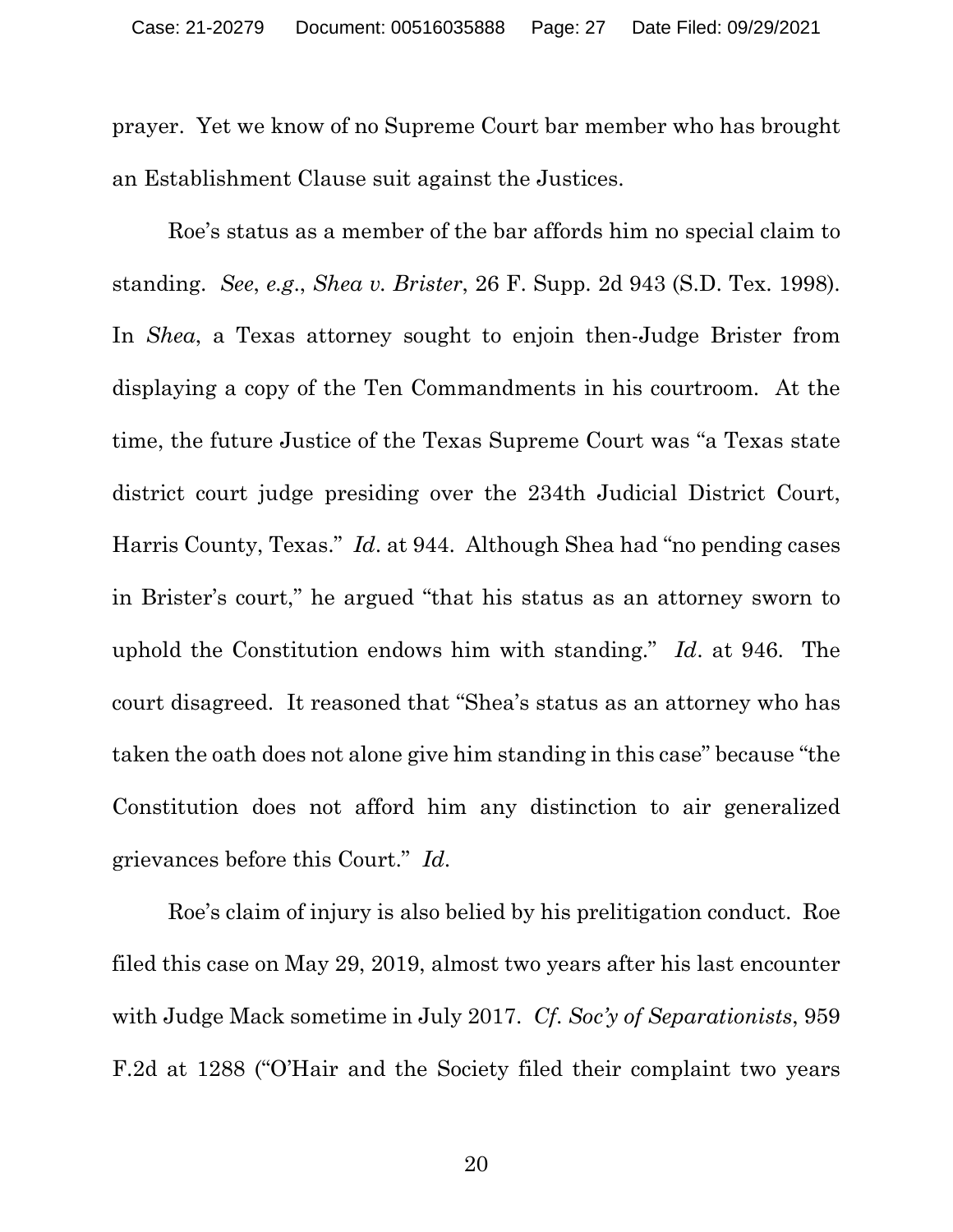after O'Hair's encounter with Judge Herman. Any controversy had long since subsided.").[2](#page-27-0) He filed suit only after he allowed himself to be exposed to Judge Mack's opening ceremonies "at least 20 times" between 2014 and 2017. ROA.15; ROA.1957. Apparently all but three of the exposures occurred more than two years before he filed suit in this case. ROA.29. Roe may not be heard to complain about any exposure occurring before May 29, 2017. Because Section 1983 has no built-in limitations period, courts look to state law for the applicable limit. *See Wilson v. Garcia*, 471 U.S. 261 (1985); *Reed v. Goertz*, 995 F.3d 425, 431 (5th Cir. 2021) ("Section 1983 claims are subject to a state's personal injury statute of limitations."). Texas' two-year limitations period for personal injury suits accordingly applies here. *See* Tex. Civ. Prac. & Rem. Code Ann. § 16.003(a).

In sum, Attorney Roe may not like the fact that his chosen profession caused him in the past to be exposed to Judge Mack's opening

<span id="page-27-0"></span><sup>2</sup> Roe also joined a suit against Judge Mack filed on March 21, 2017. *See* Pls.' Orig. Compl. & Req. for Decl. & Inj. Relief, *Freedom From Religion Found., Inc. v. Mack*, No. 4:17-cv-881 (S.D. Tex.), Doc. 1. That suit, however, was dismissed for lack of standing. *See Freedom From Religion Found., Inc. v. Mack*, No. 4:17-cv-881, 2018 WL 6981153, at \*3– 5 (S.D. Tex. Sept. 27, 2018) (ROA.456–60).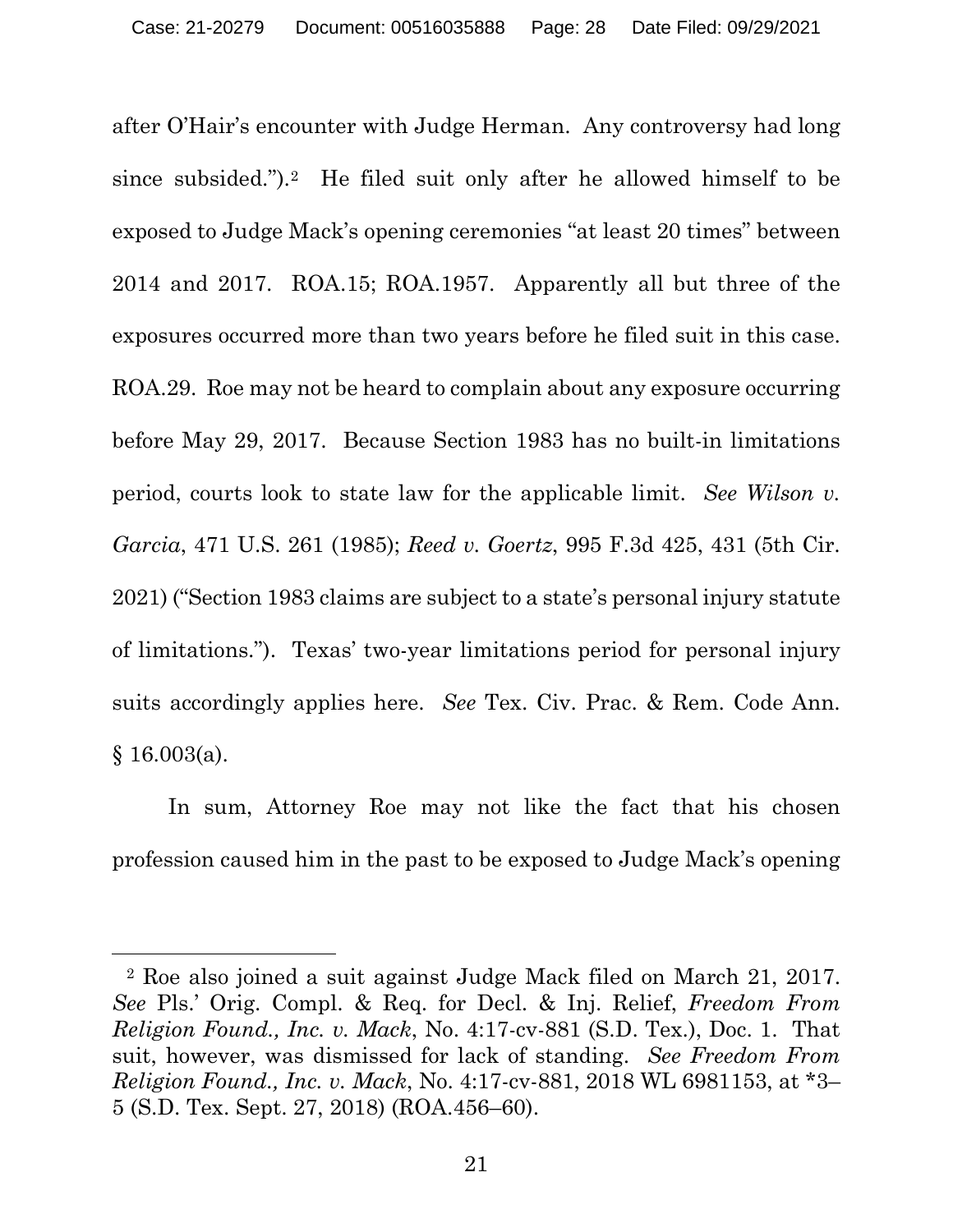ceremonies, but that does not give him standing to try to use the federal courts to abolish the practice.

#### **II. FFRF LACKS STANDING.**

Because Roe lacks standing, so too does FFRF. *See Soc'y of Separationists*, 959 F.2d at 1288 (holding that the Society had no standing after ruling that Society member Robin Murray-O'Hair lacked standing). FFRF is an organization based in faraway Madison, Wisconsin, that advocates for the separation of church and state. *See Gaylor v. Reagan*, 553 F. Supp. 356, 357 (W.D. Wis. 1982). FFRF has no standing in its own right to complain about the courtroom practices of a justice of the peace in the Lone Star State.

Nor can FFRF claim standing based on the alleged standing of any of its other members because FFRF has not identified any other member allegedly injured by Judge Mack other than Roe. *See* ROA.1165. FFRF is not aware of any other members scheduled to appear in Judge Mack's court. *Id*. *Cf*. *Soc'y of Separationists*, 959 F.2d at 1288 ("Other Society members are not aggrieved by Judge Herman's exclusion of O'Hair from a venire.").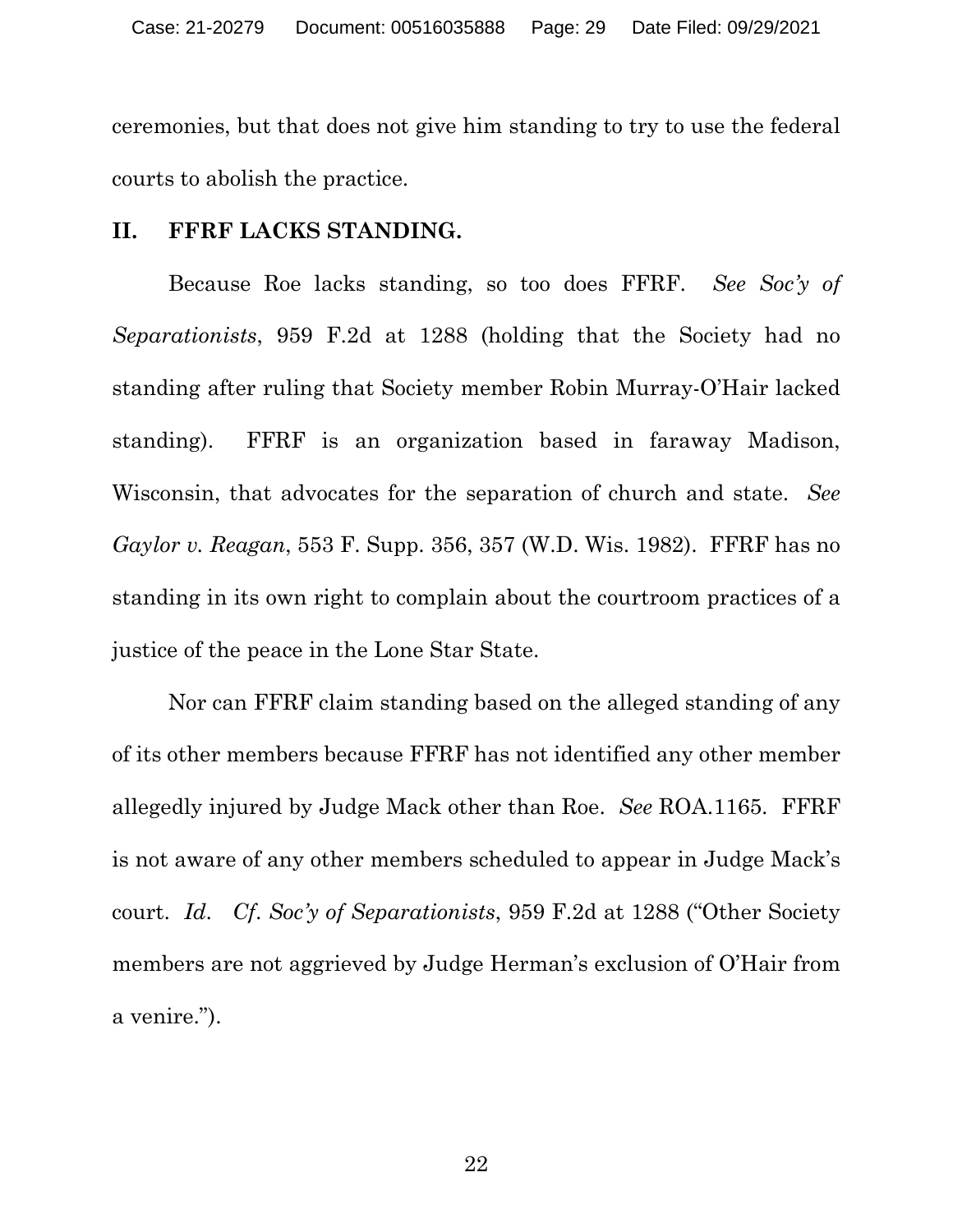*Amici* note that Roe's episodic membership in FFRF appears to be contrived for litigation purposes. Roe first became an FFRF member on June 5, 2017, just two days before FFRF filed its first amended complaint in *Freedom From Religion Foundation, Inc. v. Mack*, No. 4:17-cv-881 (S.D. Tex.), Doc. 22. The court dismissed that case for lack of standing on September 27, 2018, and Roe ended his membership (or allowed it to end) about a month later, on November 4, 2018. About five months later, Roe rejoined FFRF on March 20, 2019, two months before the instant action was commenced on May 29, 2019. *See* ROA.1637 (setting forth the dates of Roe's FFRF membership).

In short, FFRF's presence in this case as a plaintiff does not make up for Roe's lack of standing. Neither Roe nor FFRF has standing.

#### **CONCLUSION**

For the foregoing reasons, this Court should vacate the judgment of the district court and remand the case with instructions to dismiss for lack of jurisdiction.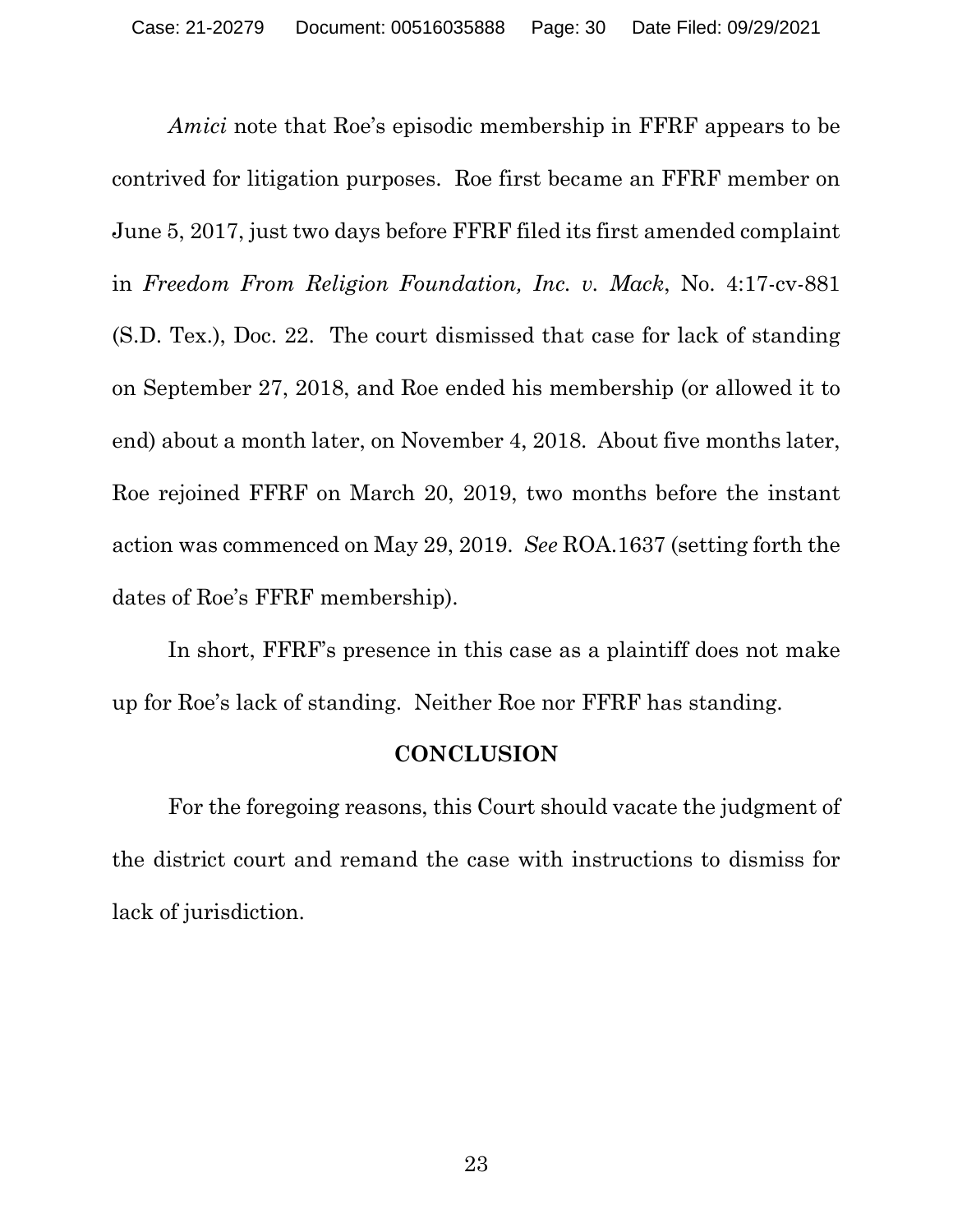Respectfully submitted,

*/s/ H. Christopher Bartolomucci*

Gene C. Schaerr H. Christopher Bartolomucci *Counsel of Record* Brian J. Field Joshua J. Prince Annika M. Boone\* SCHAERR | JAFFE LLP 1717 K Street NW, Suite 900 Washington, DC 20006 (202) 787-1060 cbartolomucci@schaerr-jaffe.com

*Counsel for Amici Curiae* 

\*Not admitted in the District of Columbia. Practicing under the supervision of D.C. attorneys pursuant to D.C. Court of Appeals Rule 49(c)(8).

Dated: September 29, 2021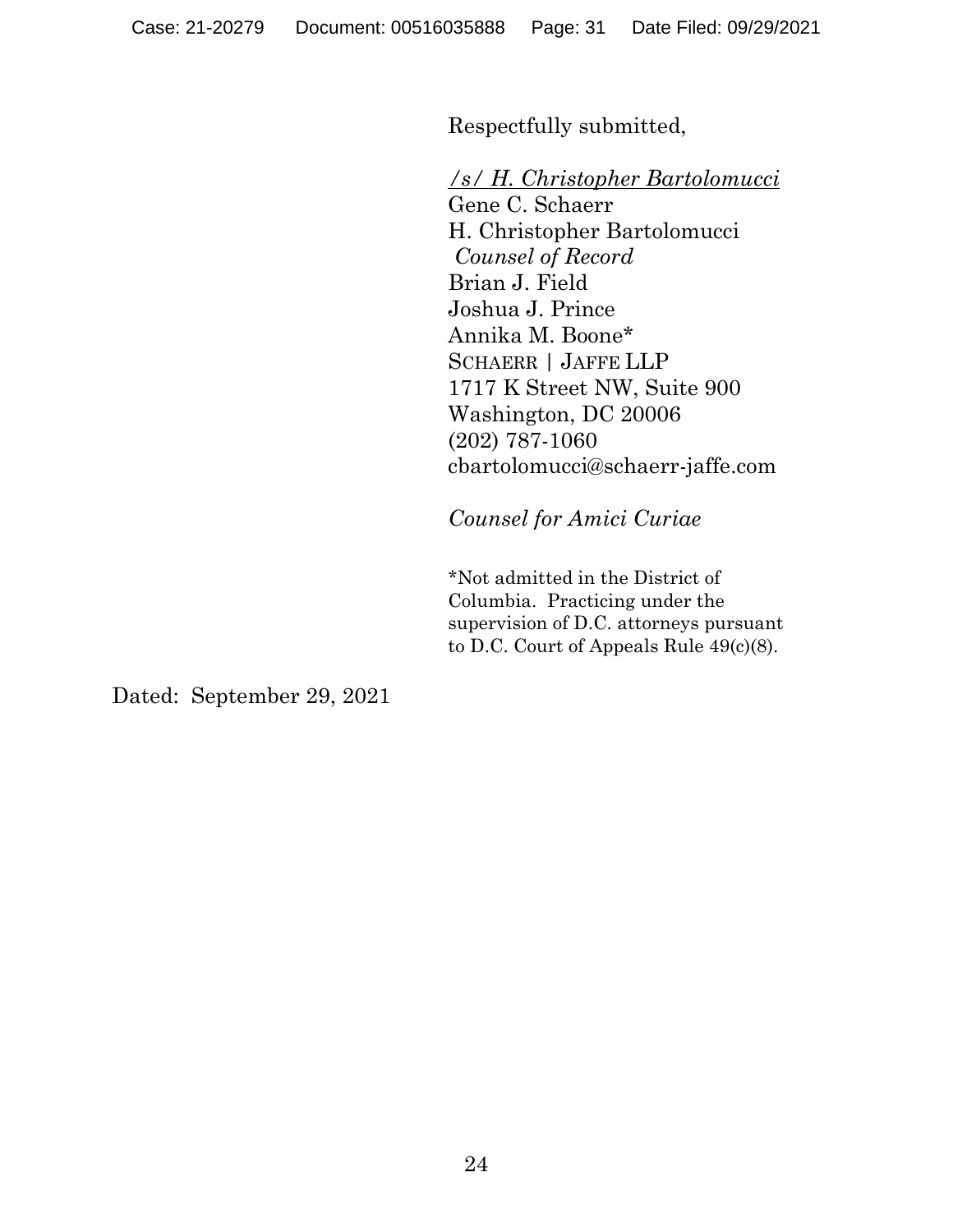### **CERTIFICATE OF SERVICE**

Pursuant to Fed. R. App. P. 25(d) and 5th Cir. R. 25.2.5, I hereby certify that on September 29, 2021, I electronically filed the foregoing brief with the Clerk of the Court for the United States Court of Appeals for the Fifth Circuit by using the CM/ECF system, which will accomplish service on counsel for all parties through the Court's electronic filing system.

> */s/ H. Christopher Bartolomucci* H. Christopher Bartolomucci